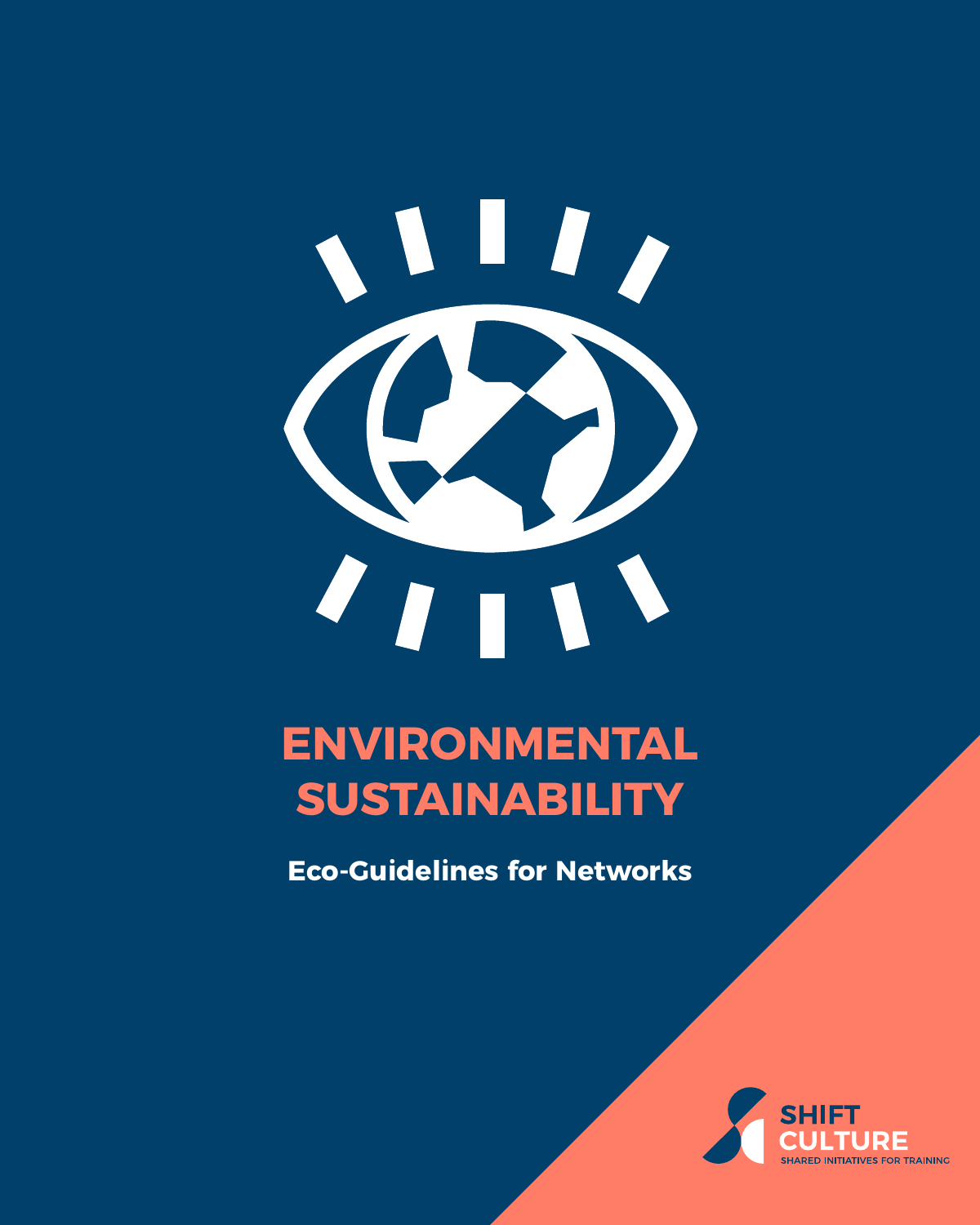## **IMPRINT**

**PUBLISHED FOR:**



#### **RESEARCH DETAILS:**

**The period of research and compilation of these guidelines was June 2021 – January 2022. All references in this document are correct at the time of publication (January 2022).** 

**Any corrections, comments, and feedback can be sent to SHIFT partner ELIA at [irene.garofalo@elia-artschools.org](mailto:irene.garofalo%40elia-artschools.org?subject=SHIFT%20Eco-Guidelines).**

#### **LEADER ON "ENVIRONMENTAL SUSTAINABILITY" & MAIN EDITOR AND COORDINATOR OF GUIDELINES:**

ELIA – globally connected European network for higher arts education Overhoeksplein 2 1031KS Amsterdam – Netherlands

*[info@elia-artschools.org](mailto:info%40elia-artschools.org?subject=SHIFT%20Eco-Guidelines) [www.elia-artschools.org](http://www.elia-artschools.org)*

#### **CO-CREATED BY:**

- Creative Carbon Scotland
- European Choral Association ECA
- ELIA globally connected European network for higher arts education
- European Music Council EMC
- European Union of Music Competitions for Youth EMCY
- FACE Fresh Arts Coalition Europe
- Green Leisure Group Coöperatie U.A.
- IETM International network for contemporary performing arts
- International Music Council IMC
- On the Move OTM
- Trans Europe Halles TEH

#### **EDITING COMMITTEE:**

Carolyn Auclair, Irene Garofalo, Maria Hansen, Marco Ouwerkerk, Marie Le Sourd, Sander Verschuren

**COPYEDITED BY:**

Reitz Ink *[www.reitz-ink.com](http://www.reitz-ink.com)*

#### **READING SUGGESTIONS:**

**We recommend that you download the guidelines and open them using a pdf reader. You can then click on the web links and consult further resources. Alternatively, you can also copy and paste with a right click the web links of the resources that interest you in your browser's URL field. As this guide is quite long, we advise you not to print it.**

#### **SHIFT PROJECT COORDINATOR:**

European Music Council *[www.emc-imc.org](http://www.emc-imc.org)*

## **TOOLS PRODUCED FOR SHIFT FULLY AVAILABLE ONLINE:**

*[www.shift-culture.eu](http://www.shift-culture.eu)*

### **DESIGN:**

Linus Rudolph *[www.linusfolio.de](http://www.linusfolio.de)*

#### **THE SHIFT PROJECT IS CO-FUNDED BY:**



Co-funded by the Erasmus+ Programme of the European Union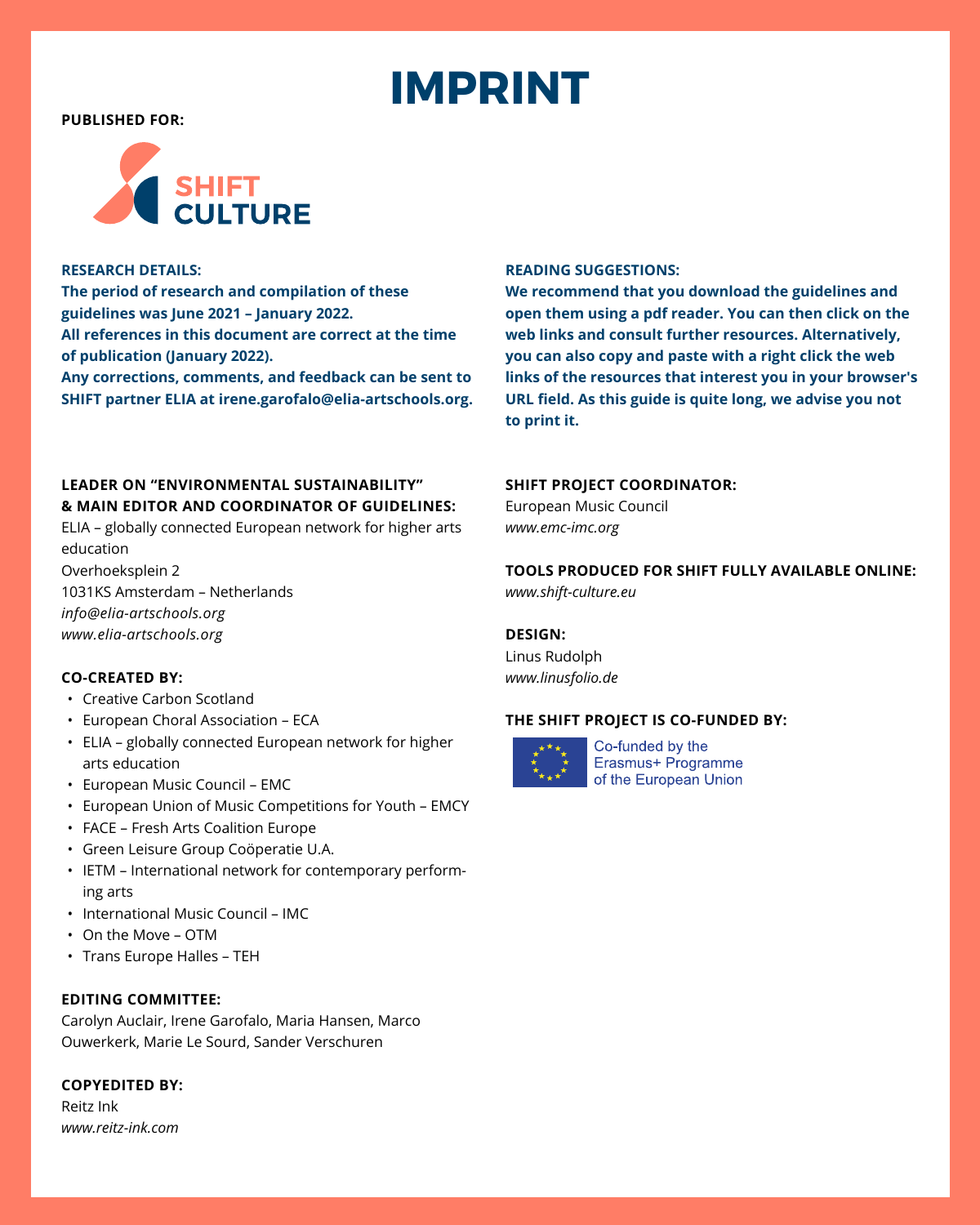

## **ABOUT SHIFT**

The project SHIFT – Shared Initiatives For Training, co-funded as "Strategic Partnership" by the Erasmus+ Programme of the European Union – was initiated by nine cultural networks. These networks recognised the need to join forces to work on the global agenda of the 17 UN Sustainable Development Goals. Leaders wished to improve their capacity for giving guidance to their teams, organisations, and members. It was asked how to properly confront the global challenges recognised in the SDGs such as climate change, gender equality, and inclusion of minorities. The overarching work on cultural leadership enabled the partners to develop and discover various methods of leading and supporting change to achieve these goals. One component of the SHIFT project is focused on Environmental Sustainability, and the SHIFT Eco-Guidelines for Networks are part of the outcome of this cooperation.

## **SHIFT Culture partner networks**



MOVE

ON THE





 $\equiv$ International Music Council









a a s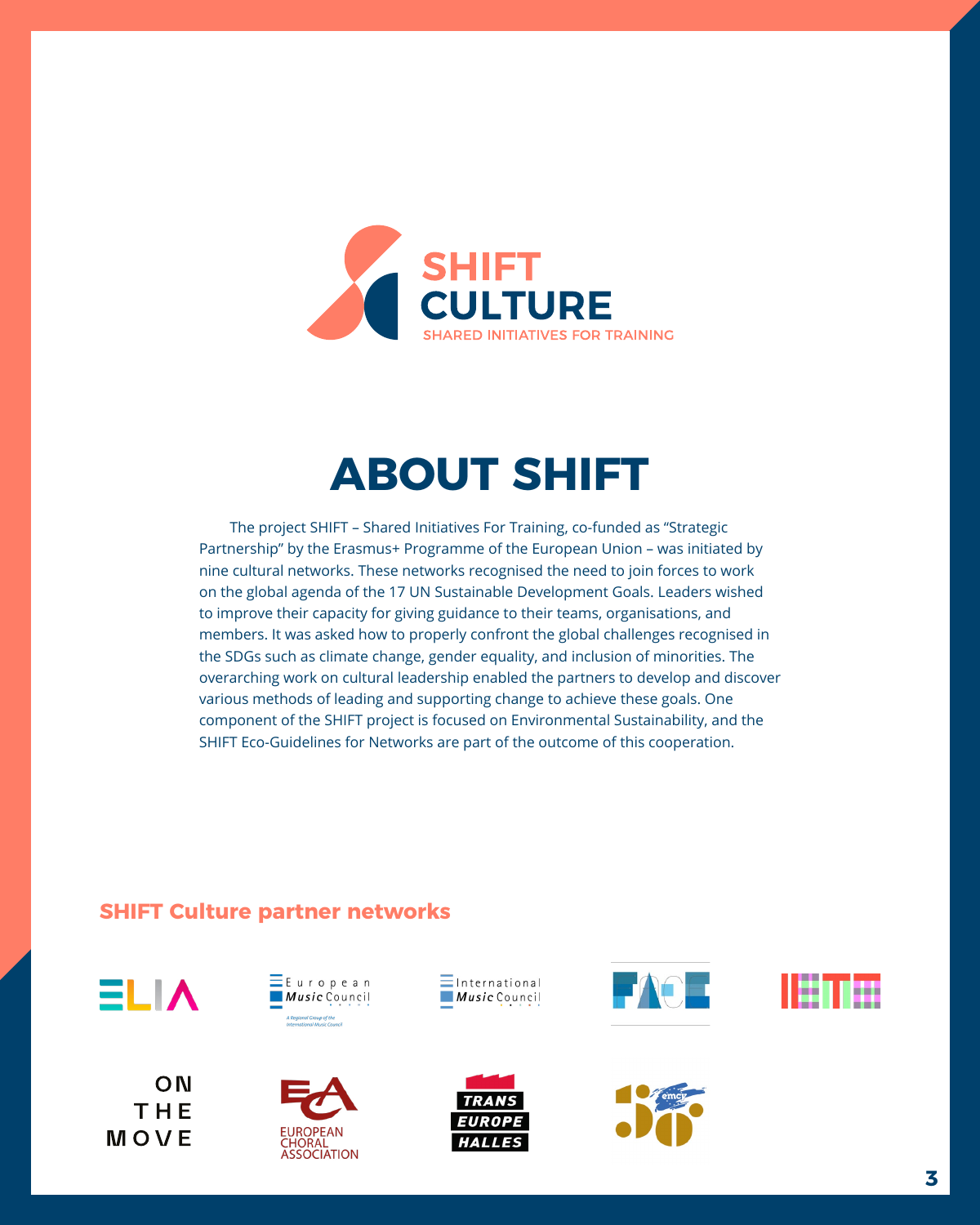## **What do the experts say?**

## **[Green Leisure Group](https://www.greenleisure.nl)**

*" By developing and implementing the norms created for a new ecolabel for cultural networks the SHIFT partners have embraced their responsibility of reducing their environmental impact together with their members. Green Leisure Group is proud to have contributed to this process. "*

## **[Creative Carbon Scotland](https://www.creativecarbonscotland.com/)**

*" We were very pleased to be invited to be a 'critical friend' on SHIFT Culture's development of its environmental guidelines. The collaborative leadership demonstrated in the way the SHIFT Culture team has approached this project and the commitment to further development both as separate organisations and a network is very powerful and we look forward to continuing our links with this inspiring initiative. "*

## **[Julie's Bicycle](https://juliesbicycle.com/)**

*" The SHIFT eco-guidelines align perfectly to the climate work that Julie's Bicycle has championed for more than 15 years. These guidelines will have a strong multiplying effect across the cultural sector, building on a core strength of cultural networks. All of us at Julie's Bicycle applaud the SHIFT partners for taking the time to develop a custom-made framework that is so easily applicable to other international networks. "*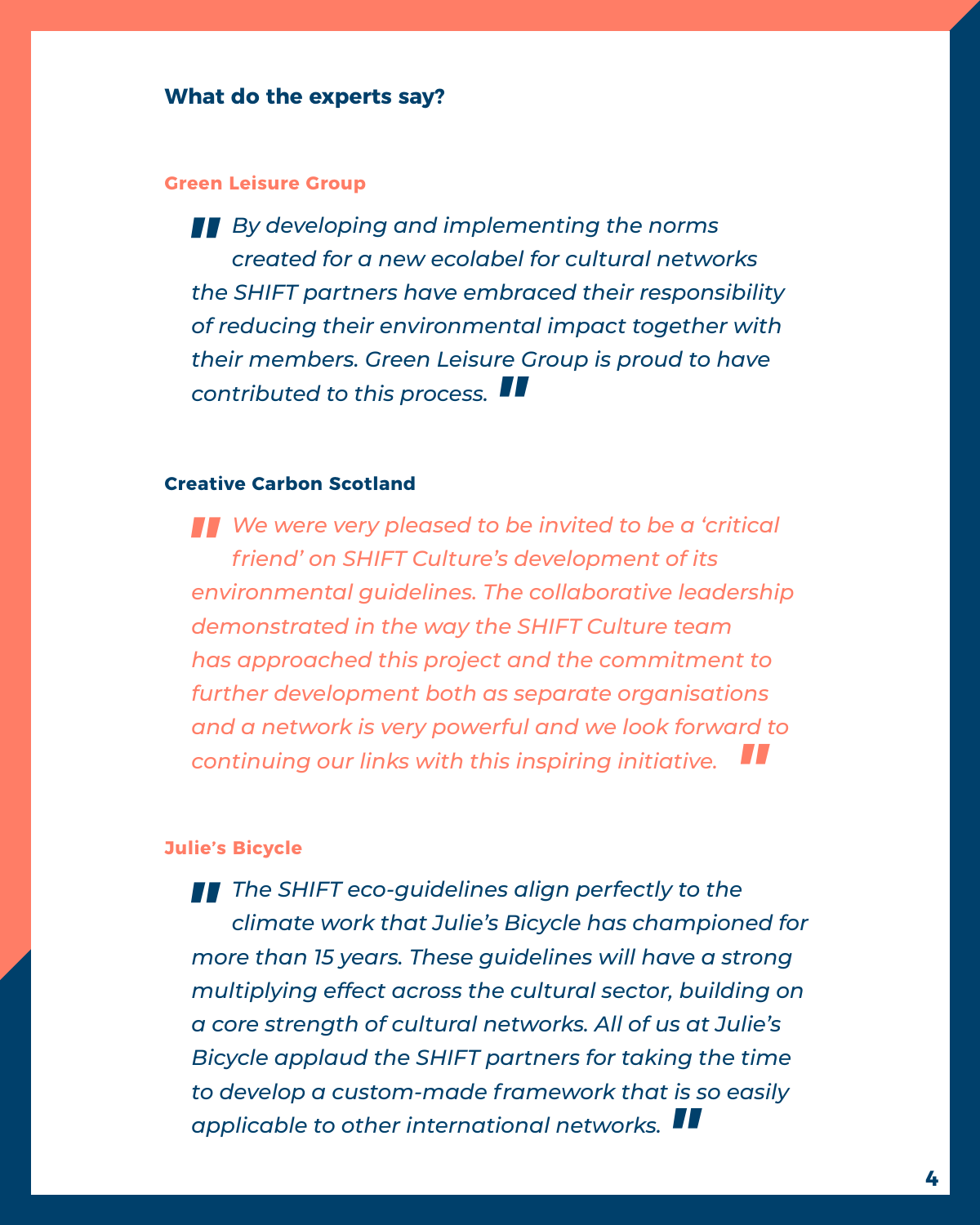## **INTRODUCTION AND FRAMEWORK**

The SHIFT Eco-Guidelines for Networks recognise and address the ecological footprint associated with operating international cultural network and platform-organisations (hereafter referred to as network-organisations). The guidelines serve as a reference document for network-organisations that aim to minimise their footprint, optimise environmentally sustainable practices, and act as an example of good practice for their members and other networks. They are purposely made openly accessible in the hope they can inspire structural organisational change in the cultural sectors, in the broadest sense.

These guidelines are tailormade for cultural network-organisations, taking into consideration their unique characteristics and the contexts within which they operate. Their aim is to cover all major areas of their environmental impact, including operations, policies, activities, and governance. Special attention is given to travel and events, which are the main sources of carbon emissions for network-organisations. Implementing these guidelines will enable network-organisations to structurally become more environmentally sustainable.

The SHIFT Eco-Guidelines should be positioned as a sectoral contribution to the necessity for climate action on the international and global level. That need has been broadly recognised in numerous policy documents, including the 2015 United Nations Paris Agreement. The Paris Agreement acknowledges climate change as a 'common concern of humankind' and recognises 'the need for an effective and progressive response to the urgent threat of climate change on the basis of the best available scientific knowledge'. More recently, this urgency has been further stressed at COP26 (UN Climate Change Conference, UK, 2021).

The need for climate mitigation and adaptation also made its way into the heart of EU policy through the European Commission's European Green Deal (2019). This was soon followed by actions including the New European Bauhaus initiative, and efforts to integrate environmental sustainability policy transversally into EU funding programmes. In fact, the European Parliament approved a resolution on 'Effective measures to "green" Erasmus+, Creative Europe and the European Solidarity Corp' in 2020. This is further evidence of the existing momentum for network-organisations to take action by implementing environmental sustainability policies, while taking into consideration the diversity of contexts they cover.

The UN Sustainable Development Goals (SDGs), were used as key reference framework for the SHIFT Eco-Guidelines. The SDGs translate the above-mentioned urgency into concrete action points. **UN SDG Climate Action target 13.3** is especially central in the context of these guidelines: '[to] Improve education, awareness-raising and human and institutional capacity on climate change mitigation, adaptation, impact reduction and early warning'.

The SHIFT Eco-Guidelines aim to contribute to the following UN SDGs:

- 11 Sustainable Cities and Communities
- 12 Responsible Production and Consumption
- **13 Climate Action**
- 14 Life below Water
- 15 Life on Land
- 17 Partnerships for the Goals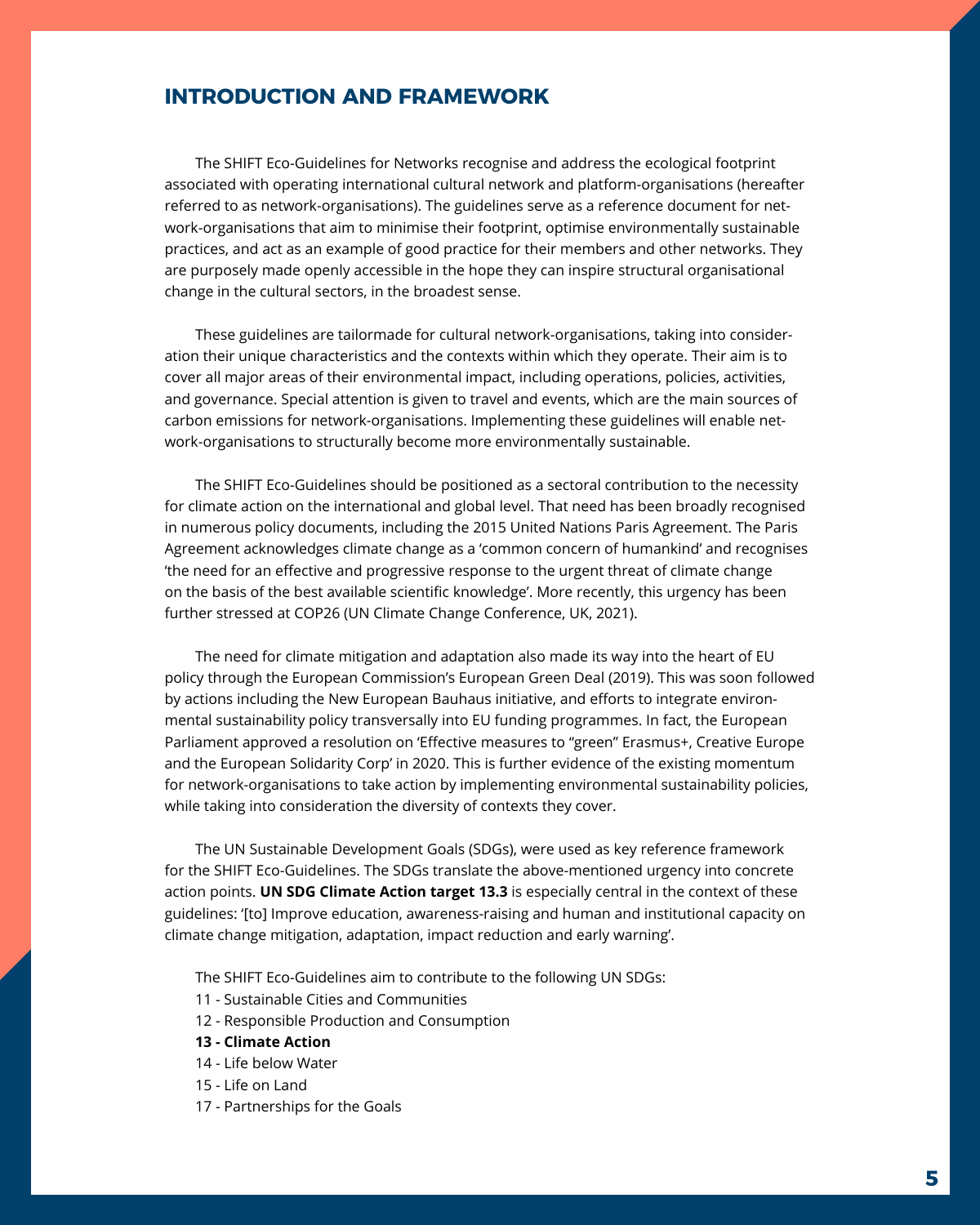The guidelines were initiated by SHIFT, a collaborative project of nine cultural network-organisations**<sup>1</sup>** (co-funded by the Erasmus+ programme of the European Union). The project partners recognised the urgency of taking climate action, and identified certification schemes as effective tools to implement structural change and commit to long-term climate action because of their rigor. However, the project partners found a gap in the environmental certification offering, with no schemes fitting their particular contexts. The SHIFT Eco-Guidelines, created in collaboration with the Green Leisure Group and Creative Carbon Scotland, are a first step towards filling that gap. In fact, they are already structured as ecolabel guidelines, which could in the future be integrated into a certification scheme specifically for cultural network-organisations.

These initial guidelines are not a static document and they will be reviewed and updated regularly.

1 ECA – European Choral Association, ELIA – globally connected European network for higher arts education, EMC – European Music Council, EMCY – European Union of Music Competitions for Youth, FACE – Fresh Arts Coalition Europe, IETM – International Network for Contemporary Performing Arts, IMC-International Music Council, On the Move, Trans Europe Halles

## **How to Read the Guidelines**

The guidelines are structured in such a way that they could potentially be used as part of a certification scheme. Therefore, each **chapter** tackles a different area where action is required by cultural network-organisations and is subdivided in **norms** (key action points for that area). Norms include an **elaboration** with additional details, and in some cases also a section with **example documents** and for **further explanation**. For each norm it was identified which proof might be requested from network-organisations by auditors or funders to report on the implementation of sustainability actions. This section, **proof to be submitted**, could also be used by organisations themselves as inspiration on how to track their own progress through time.

Some norms are labelled as '**mandatory**', while others are labelled as '**optional**'. The mandatory norms have been identified by the SHIFT partners as the minimum required action that should be implemented in order to achieve a meaningful change. The optional norms are additional action points which allow for a more complete and holistic approach to becoming an environmentally sustainable organisation. The SHIFT partners recommend implementing all the mandatory norms and as many optional norms as possible.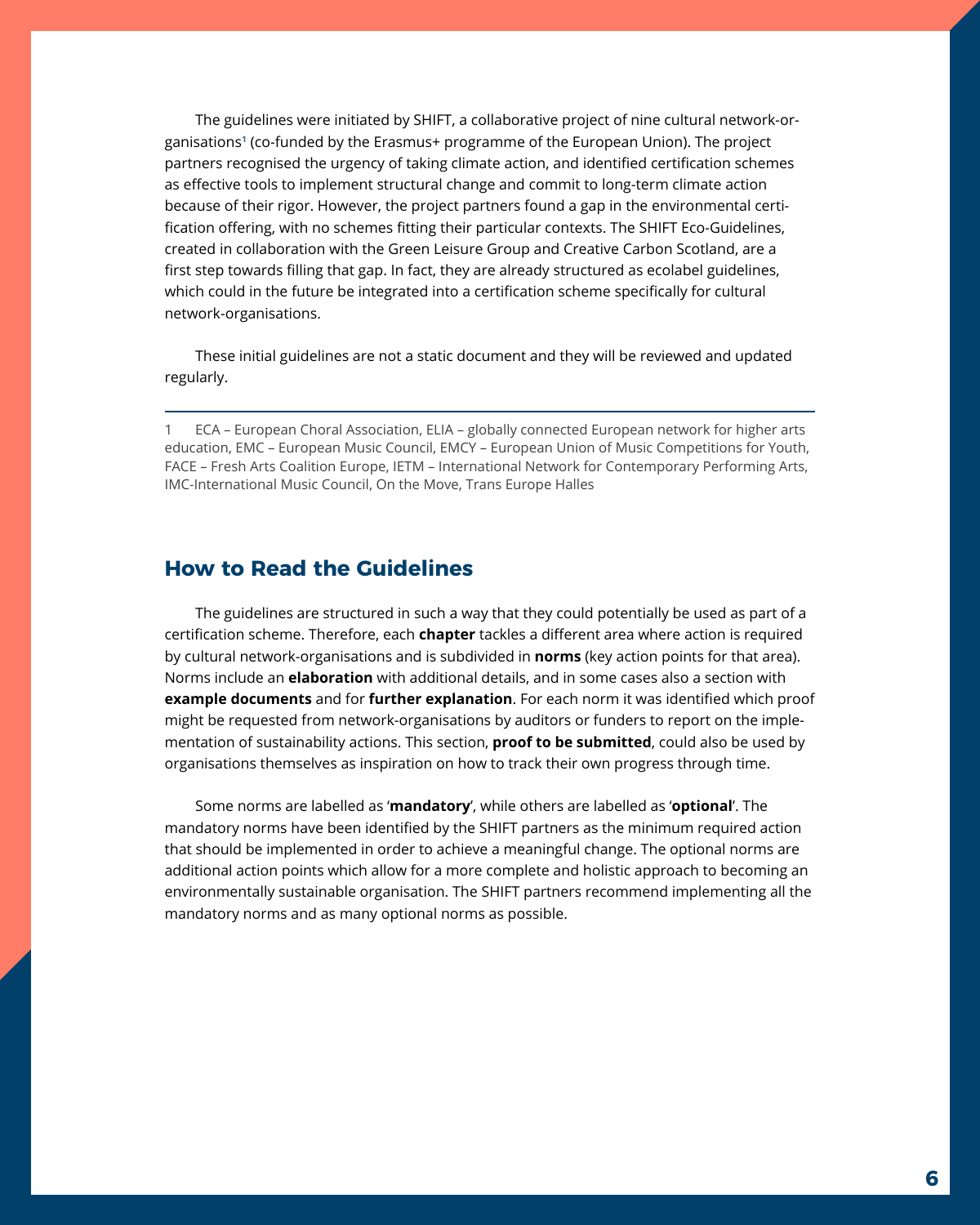## **Overview of Chapters and Norms**

## **[CHAPTER 1: MANAGEMENT AND POLICY](#page-10-0)**

| <b>MANDATORY</b>                           | <b>OPTIONAL</b>                                  |
|--------------------------------------------|--------------------------------------------------|
| <b>Norm 1.1 Sustainability Policy</b>      | <b>Norm 1.5 Reflection on Climate Adaptation</b> |
| Norm 1.2 Green Team                        |                                                  |
| <b>Norm 1.3 Sustainability Action Plan</b> |                                                  |
| Norm 1.4 Annual Refresher Training         |                                                  |

## **[CHAPTER 2: COMMUNICATION AND AWARENESS RAISING](#page-13-0)**

| <b>MANDATORY</b>                                                 | <b>OPTIONAL</b> |
|------------------------------------------------------------------|-----------------|
| Norm 2.1 Communication to Members and Partners                   |                 |
| <b>Norm 2.2 Communications to Employees</b><br>and Board Members |                 |
| <b>Norm 2.3 Awareness Raising Actions</b>                        |                 |

## **[CHAPTER 3: TRAVEL](#page-15-0)**

| <b>MANDATORY</b>                                                                      | <b>OPTIONAL</b>                                                         |
|---------------------------------------------------------------------------------------|-------------------------------------------------------------------------|
| Norm 3.1 Internal Sustainable Travel Guidelines                                       | <b>Norm 3.4 Tracking Travel of Event Participants</b>                   |
| Norm 3.2 Carbon Footprint Calculation of Organisa-<br>tion Travel                     | Norm 3.5 Additional Reduction of Environmental<br><b>Impact: Travel</b> |
| <b>Norm 3.3 Reduction of Annual Carbon Emissions</b><br>and/or Emission per Kilometre |                                                                         |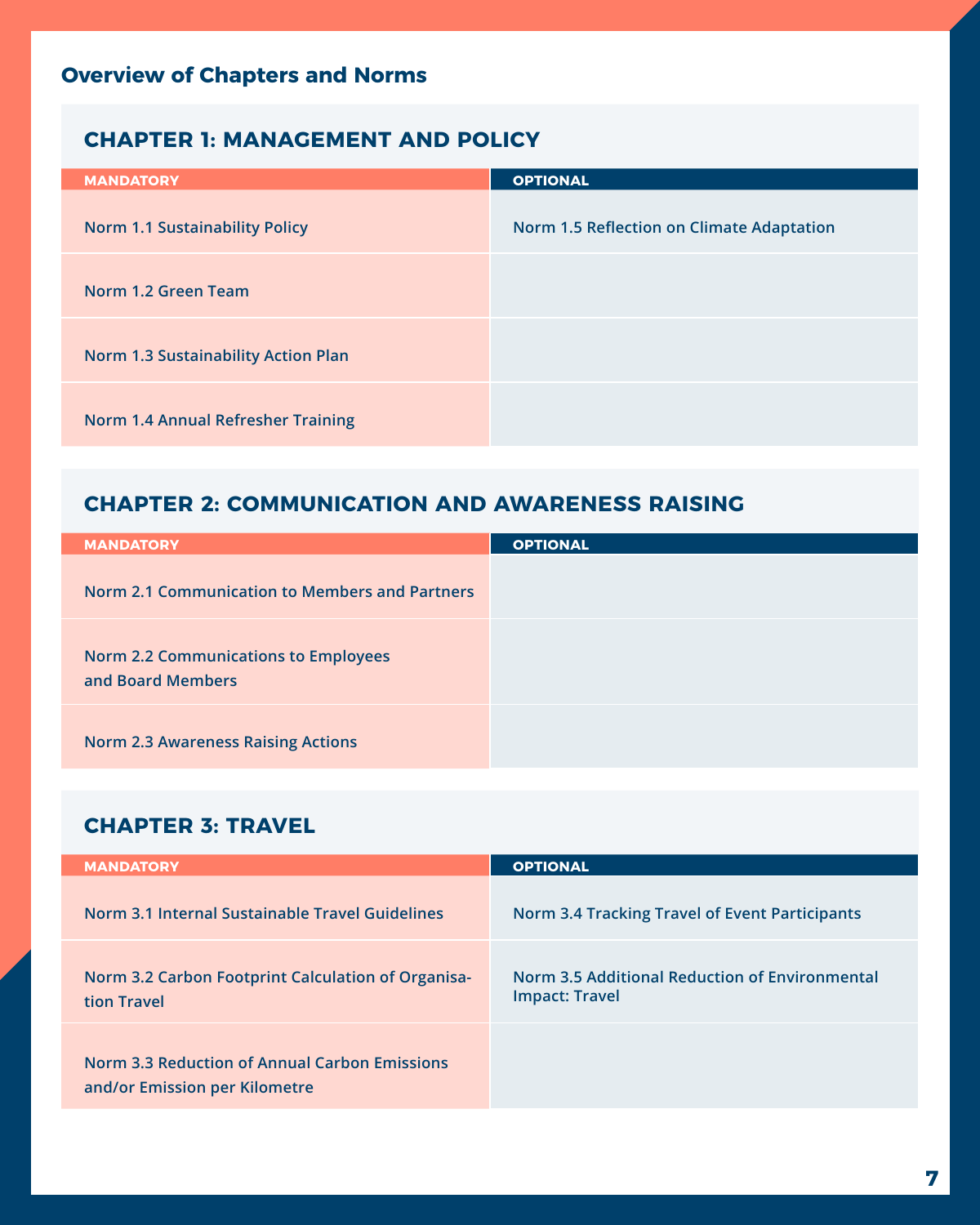## **[CHAPTER 4: EVENTS](#page-19-0)**

| <b>MANDATORY</b>                                                        | <b>OPTIONAL</b>                                                         |
|-------------------------------------------------------------------------|-------------------------------------------------------------------------|
| <b>Norm 4.1 Selection Criteria Event Destinations</b>                   | <b>Norm 4.2 Event Carbon Footprint Calculation</b>                      |
| <b>Norm 4.3 Selection Criteria Venues</b>                               | <b>Norm 4.7 Online Event Streaming</b>                                  |
| <b>Norm 4.4 Selection Criteria Accommodations</b>                       | Norm 4.8 Additional Reduction of Environmental<br><b>Impact: Events</b> |
| Norm 4.5 Sustainability Clause in Event Contract                        |                                                                         |
| <b>Norm 4.6 Environmentally Friendly Transportation</b><br><b>Modes</b> |                                                                         |

## **[CHAPTER 5: OFFICE AND HOME OFFICE](#page-25-0)**

| <b>MANDATORY</b>                                    | <b>OPTIONAL</b>                                                     |
|-----------------------------------------------------|---------------------------------------------------------------------|
| Norm 5.1 Energy Efficiency of Building              | <b>Norm 5.2 Office Carbon Footprint Calculation</b>                 |
| <b>Norm 5.3 Environmentally Sustainable Commute</b> | <b>Norm 5.4 Sustainable Catering</b>                                |
| Norm 5.5 Sustainable Actions for Office Space       | <b>Norm 5.6 Encouraging Sustainable Choices</b><br><b>Employees</b> |
|                                                     | Norm 5.7 Additional Reduction of Environmental<br>Impact: Office    |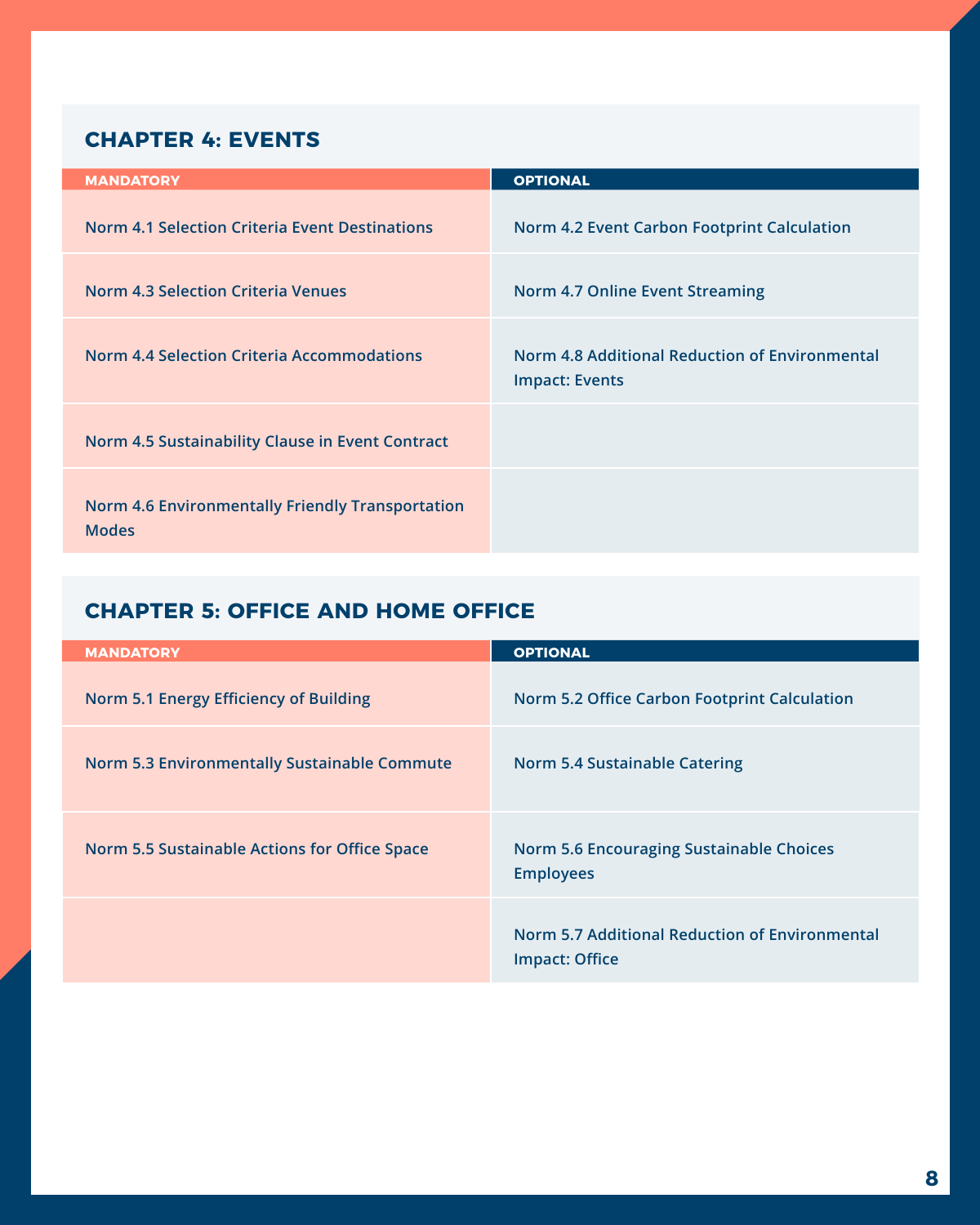## **Definitions**

#### • **Cultural network and platform-organisations**

The definition of cultural network and platform-organisations includes all organisations active in the cultural sector that function as umbrella organisations and/or membership organisations and/or otherwise have as their main aim to connect organisations, initiatives or actors in the cultural field with each other (for instance by providing a platform for exchange). The guidelines particularly fit international network and platform-organisations but can be applied to other scales as well.

#### • **Climate action**

The SHIFT project uses the UN Sustainable Development Goals (SDGs) as reference framework. UN SDG 13 defines climate action as: taking urgent action to combat climate change and its impacts. Link for further information: [UN SDG 13: Climate Action](https://sdgs.un.org/goals/goal13)

#### • **Carbon footprint: measurement and reduction**

The carbon footprint of an organisation is the total amount of carbon emissions produced over a specific period of time by that organisation. These emissions come from different sources such as travel, energy use, and waste. The guidelines differentiate between carbon footprint measurement and carbon footprint reduction. Measuring carbon emissions can be an aim on its own, for instance in order to increase awareness about emissions within an organisation.

In combination with emission reduction policies or goals, measurement is used to first identify a base value, and then, through regular measurements, to record progress made. Measuring can be time consuming but can be particularly worthwhile to do for an organisation's major sources of emissions. While it is possible to reduce an organisation's carbon footprint without measuring, considerations of transparency, accountability or reporting obligations can be reasons to nevertheless commit to carbon measurement.

#### • **Recognised ecolabel**

The term 'recognised ecolabel' refers to ecolabels or certification schemes that are recognised by an independent third party organisation for increasing the environmental sustainability of a product or service. A compendium of recognised ecolabels that can be used to identify such labels is the **Ecolabel Index** .

#### • **Events**

Both events organised by the network-organisation independently and those organised in collaboration with member or partner organisations fall under the definition of events in the guidelines. When relevant, the guidelines make a distinction between physical, hybrid and online events. In principle, the guidelines apply to events of all sizes, and regardless of format (e.g., conference, festival, workshop), programming and audience.

#### • **Venue**

In the guidelines 'venue' refers to the building or grounds where an event takes place.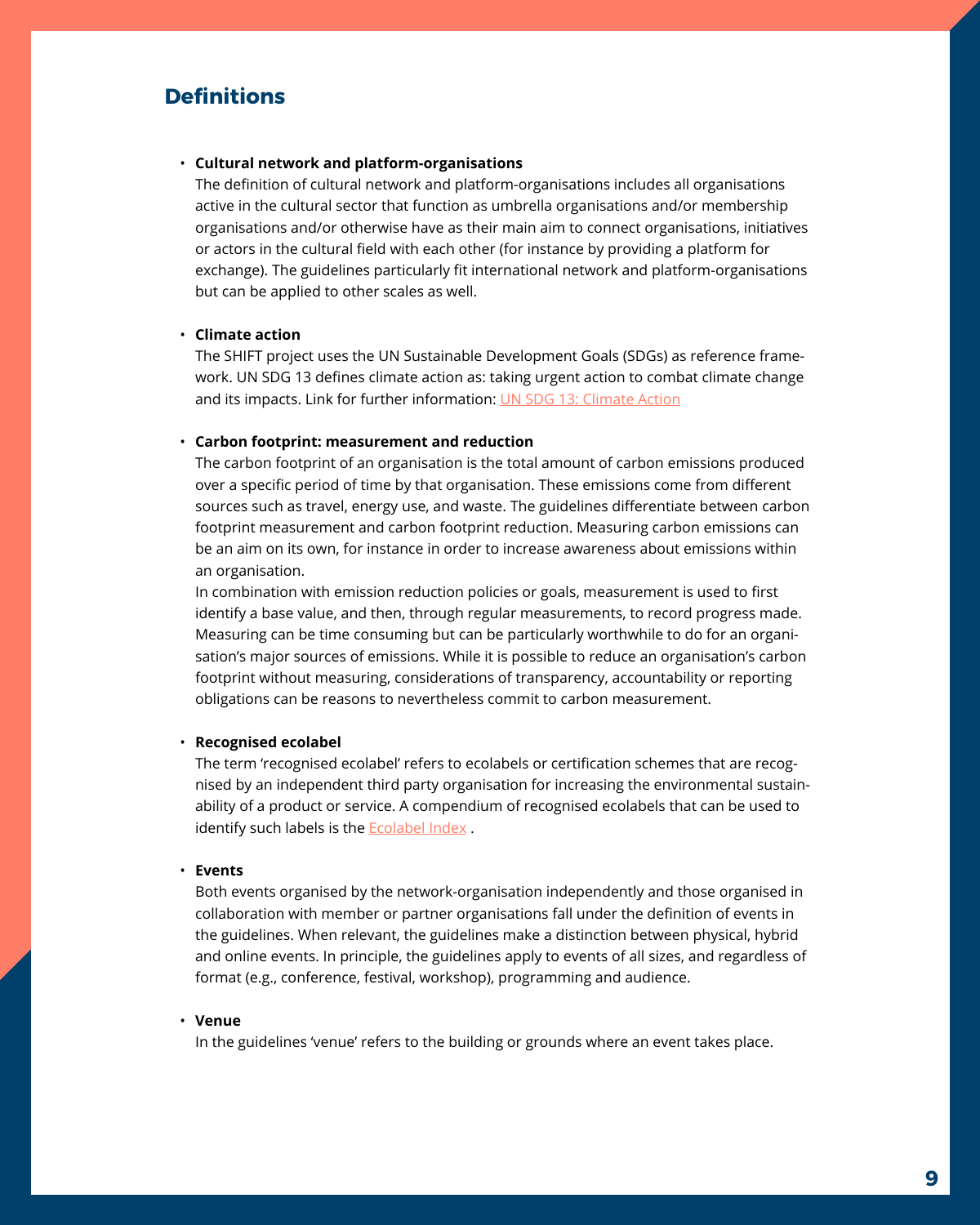### • **Accommodation**

In the guidelines 'accommodation' refers to a place where individuals stay overnight during professional travel (e.g., for events, conferences, meetings) such as hotels, bed and breakfasts, or rented apartments.

#### • **Office**

In the guidelines 'office' refers to a physical office space. The guidelines are mostly tailored towards networks-organisations who rent office space, as that was identified as the most common practice. However, chapter 5 of the guidelines also acknowledges that it is becoming more common for network-organisations to work partly or completely from home-offices. Or, on the other hand, that it is possible that a network-organisation owns their office space.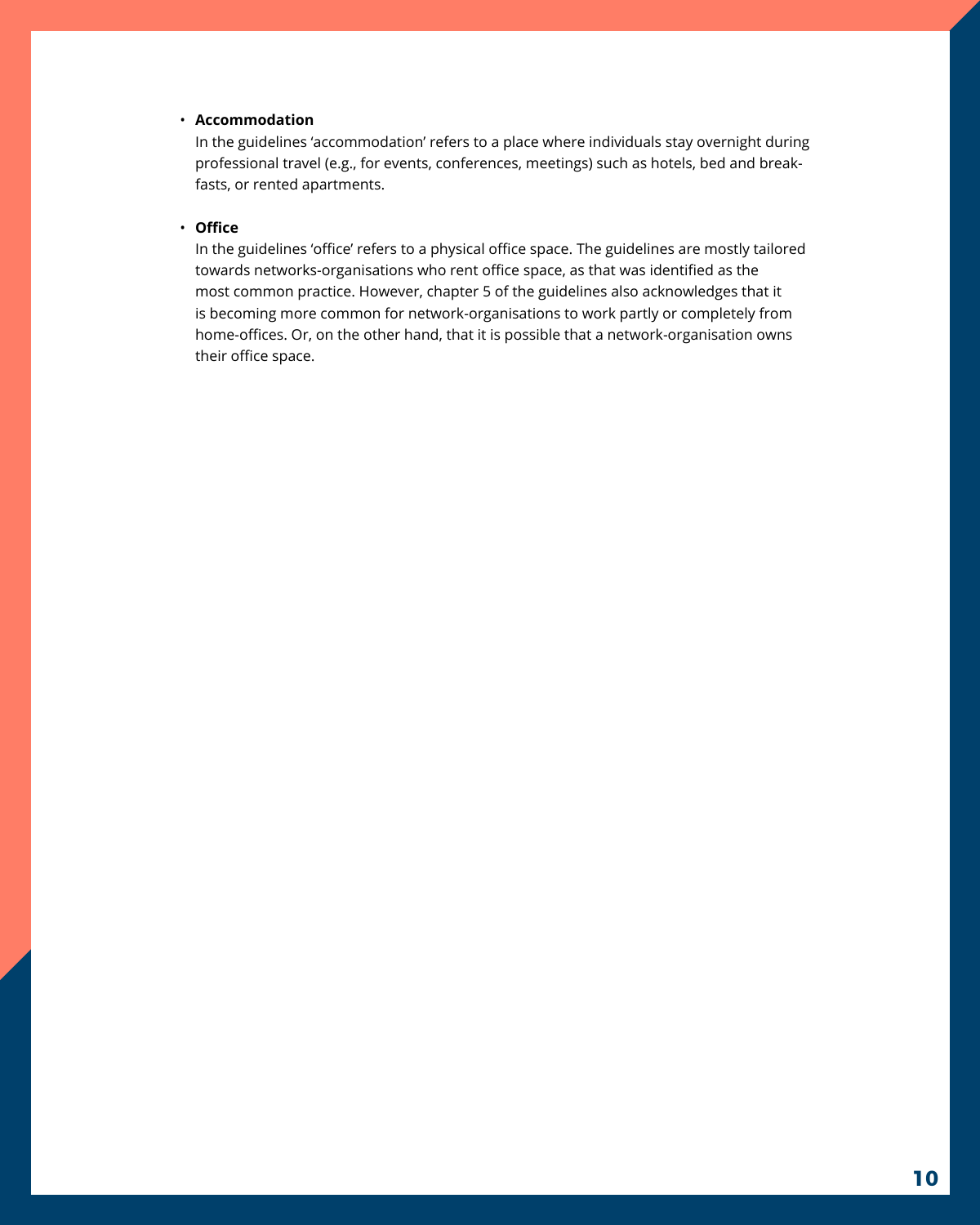## <span id="page-10-0"></span>**GUIDELINES**

## **1 MANAGEMENT AND POLICY**

| <b>NORM 1.1</b>              | The network-organisation has a Sustainability Policy. (Mandatory)                                                                                                                                                                                                                                                                                                                                                                                                                                                                                                                                                                                                                                                             |
|------------------------------|-------------------------------------------------------------------------------------------------------------------------------------------------------------------------------------------------------------------------------------------------------------------------------------------------------------------------------------------------------------------------------------------------------------------------------------------------------------------------------------------------------------------------------------------------------------------------------------------------------------------------------------------------------------------------------------------------------------------------------|
| <b>Elaboration</b>           | A sustainability policy demonstrates the commitment of the network-organisation to<br>environmental sustainability. The policy is signed by the leadership of the network-or-<br>ganisation and published on the network's website. The policy will be reviewed at least<br>once between audits. The policy includes the network-organisation's environmental<br>commitments, covering all activities and governance. The sustainability policy includes<br>elements such as general purchasing as well as purchasing for events organised with<br>local partners. Travel can be referred to in the policy, but network-organisations are<br>also required to develop a separate set of guidelines for travel (see norm 4.1). |
| <b>Proof to be submitted</b> | The signed sustainability policy, evidence of review, and link to the webpage where the<br>policy has been published.                                                                                                                                                                                                                                                                                                                                                                                                                                                                                                                                                                                                         |
| <b>Example documents</b>     | Creative Carbon Scotland Sustainability Policy<br>On the Creative Carbon Scotland website you can find additional advice and tips on<br>how to create a good environmental sustainability policy: Developing Your Environmen-<br>tal Policy                                                                                                                                                                                                                                                                                                                                                                                                                                                                                   |
|                              |                                                                                                                                                                                                                                                                                                                                                                                                                                                                                                                                                                                                                                                                                                                               |
| <b>NORM 1.2</b>              | The network-organisation has a Green Team. (Mandatory)                                                                                                                                                                                                                                                                                                                                                                                                                                                                                                                                                                                                                                                                        |
| <b>Elaboration</b>           | A Green Team is responsible for the implementation of the environmental sustainabil-<br>ity action plan of the network-organisation. The Green Team's size and format can be<br>customised to suit each network-organisation's governance model.<br>The network-organisation can decide to instate a fixed Green Team of one (or more)<br>team member(s) and/or one (or more) Board member(s) or members of other bodies/<br>committees of the network, or can also decide to have the topic covered by various<br>team members and/or Board members with a more holistic and process-based<br>approach.                                                                                                                      |
| <b>Proof to be submitted</b> | List of names of Green Team members.                                                                                                                                                                                                                                                                                                                                                                                                                                                                                                                                                                                                                                                                                          |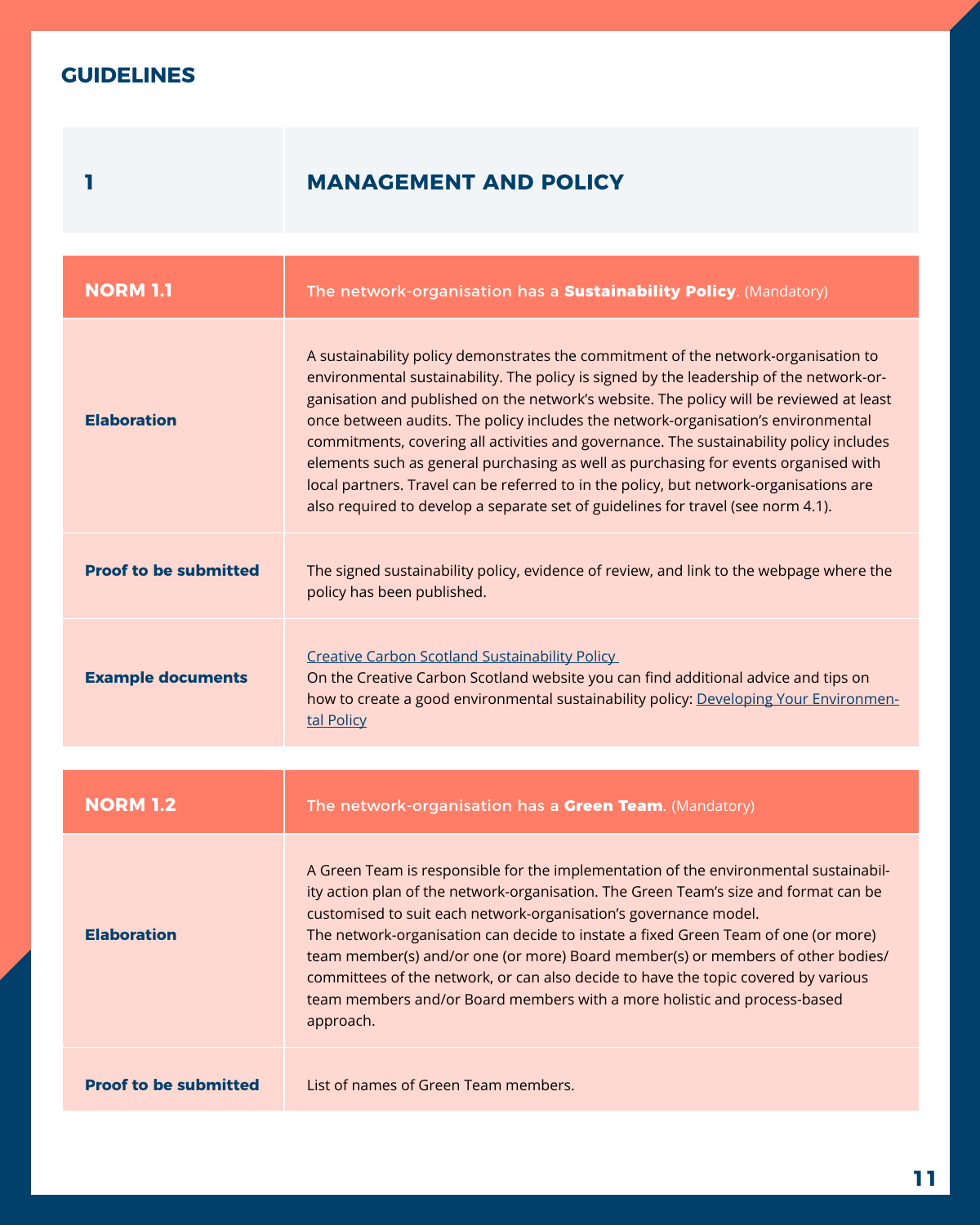| <b>NORM 1.3</b>              | The network-organisation has a sustainability action plan. (Mandatory)                                                                                                                                                                                                                                                                                                                                                                                                                                                                                                   |
|------------------------------|--------------------------------------------------------------------------------------------------------------------------------------------------------------------------------------------------------------------------------------------------------------------------------------------------------------------------------------------------------------------------------------------------------------------------------------------------------------------------------------------------------------------------------------------------------------------------|
| <b>Elaboration</b>           | The action plan is informed by the sustainability policy (norm 1.1) and includes sus-<br>tainability goals and related sustainability targets for the next year that are relevant to<br>the core business of the network. The sustainable action plan must be reviewed and<br>updated by the Green Team as often as necessary to keep the progress moving for-<br>ward. The action plan of the network-organisation should specify the goals and targets<br>they want to work towards, and that will act as their baseline from which the progress<br>shall be measured. |
| <b>Proof to be submitted</b> | Latest version of sustainability action plan.                                                                                                                                                                                                                                                                                                                                                                                                                                                                                                                            |
| <b>Example documents</b>     | <b>SHIFT Template: Sustainability Action Plan</b>                                                                                                                                                                                                                                                                                                                                                                                                                                                                                                                        |
|                              |                                                                                                                                                                                                                                                                                                                                                                                                                                                                                                                                                                          |
| <b>NORM 1.4</b>              | At least one member of the Green Team is required to attend the annual<br>centrally organised refresher training, a sustainability training organ-<br>ised by the SHIFT ecolabel [name to be established in consultation with label<br>owner] (Mandatory)                                                                                                                                                                                                                                                                                                                |
| <b>Elaboration</b>           | Training can be online or on-site. In the event that no member of the Green Team is<br>able to attend, the network-organisation should find a suitable alternative (e.g., a local,<br>independent training or an international training, which may take place with other<br>cultural networks' representatives).                                                                                                                                                                                                                                                         |
| <b>Proof to be submitted</b> | Proof of attendance of the training (certificate, participants' list, etc.).                                                                                                                                                                                                                                                                                                                                                                                                                                                                                             |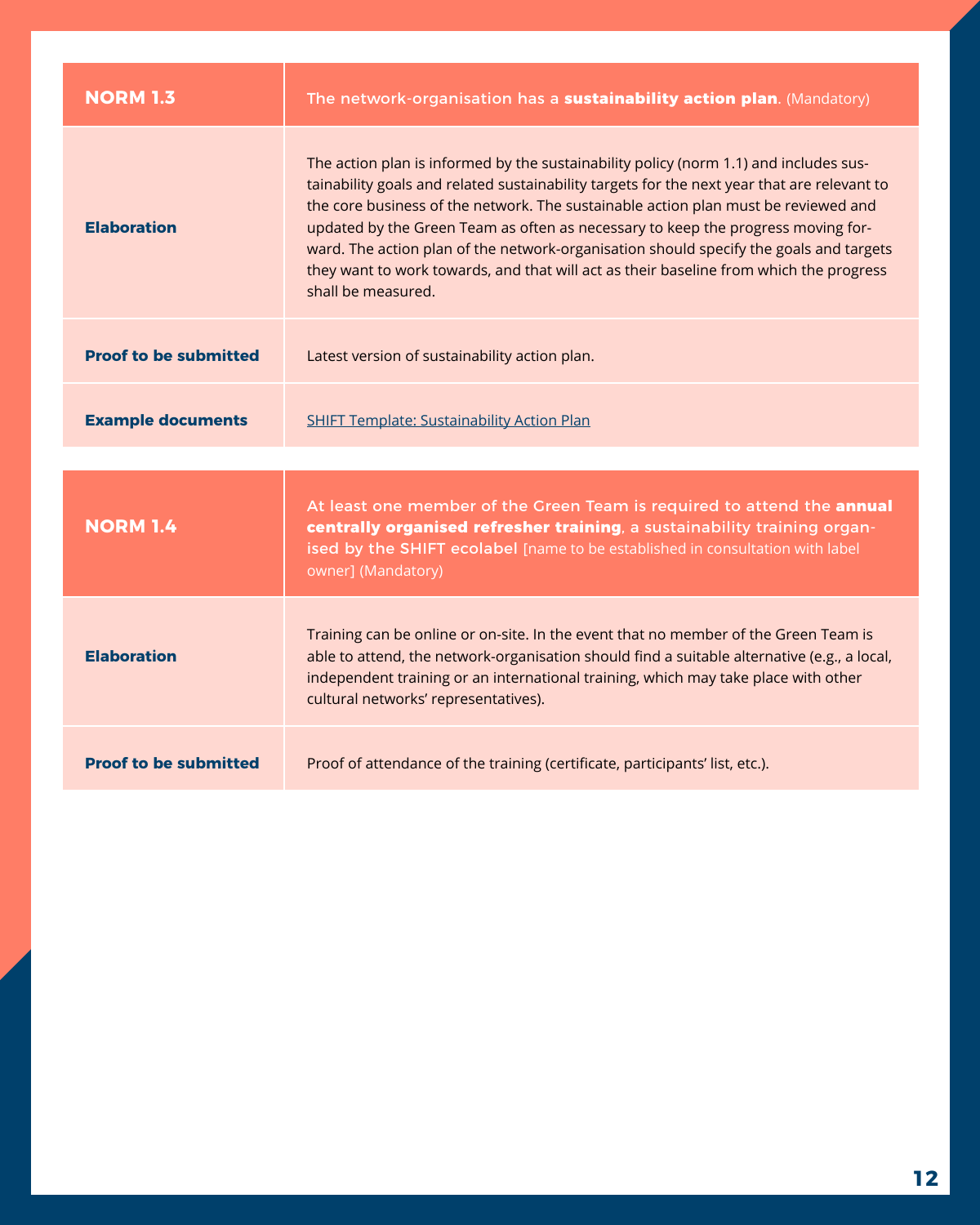| <b>NORM 1.5</b>              | The network-organisation reflects upon adaptation and risk-assessment<br>with regard to the impacts of climate change for their activities and<br>operations. (Optional)                                                                                                                                                                                                                                                                                                                                                                                                                                                                                                                                                                                                                              |
|------------------------------|-------------------------------------------------------------------------------------------------------------------------------------------------------------------------------------------------------------------------------------------------------------------------------------------------------------------------------------------------------------------------------------------------------------------------------------------------------------------------------------------------------------------------------------------------------------------------------------------------------------------------------------------------------------------------------------------------------------------------------------------------------------------------------------------------------|
| <b>Elaboration</b>           | The reflection should be based upon research and/or brainstorming activity into the<br>meaning of climate adaptation in the network-organisation's context. It should identify<br>at least:<br>• Reasons for the network-organisation to tackle climate adaptation;<br>• A general reflection on the extent to which climate change may impact the<br>network-organisation's activities and operations in the short-term and long-term<br>future.<br>Optionally, the reflection can include:<br>• An examination of which next steps might be necessary for climate adaptation and<br>how these relate to the network-organisation's action plan (norm 1.3).<br>• A risk-assessment in the form of a response planning for risks to the network-or-<br>ganisation's work arising from climate change. |
| <b>Proof to be submitted</b> | A single-page overview on the reflection, proof of brainstorming/research activity.                                                                                                                                                                                                                                                                                                                                                                                                                                                                                                                                                                                                                                                                                                                   |
| <b>Further explanation</b>   | Norm 1.5 aims to stimulate network-organisations to begin thinking about climate<br>change adaptation in relation to their activities and operations. It should be seen as an<br>entry point to confront the question: What does long term climate resilience mean for<br>network-organisations?<br>The A9 and B2 exercises from the Adapting Our Culture Toolkit may serve as inspira-<br>tion, but are not mandatory to complete in order to fulfil this norm.                                                                                                                                                                                                                                                                                                                                      |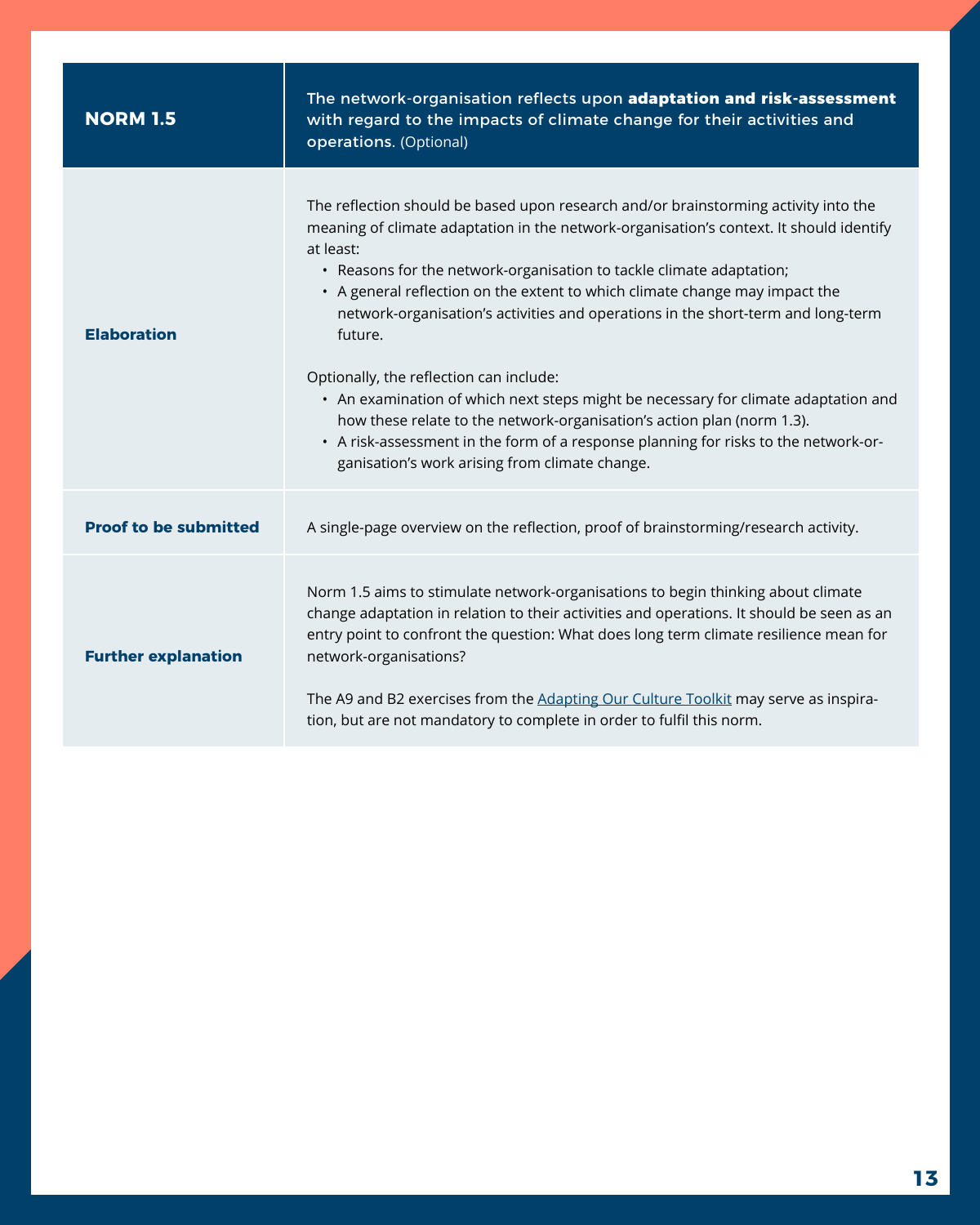## <span id="page-13-0"></span>**2 COMMUNICATION AND AWARENESS RAISING**

| <b>NORM 2.1</b>              | At least twice a year the network-organisation communicates to their<br>members and to other parties (funders, partners, followers, public etc.)<br>about its sustainability policy, sustainability action plan, activities and/or<br>progress. (Mandatory)                                                                                                                                                                                                |
|------------------------------|------------------------------------------------------------------------------------------------------------------------------------------------------------------------------------------------------------------------------------------------------------------------------------------------------------------------------------------------------------------------------------------------------------------------------------------------------------|
| <b>Elaboration</b>           | Examples of communication are newsletters, presentations during meetings, social<br>media posts, etc. For members, a particular moment of sharing can be the Annual<br>General Assembly and the annual report.<br>Key to the communication is highlighting the progress achieved in the action plan<br>against the baseline, and including this information, for instance, in the annual report,<br>reflecting the network's commitment to sustainability. |
| <b>Proof to be submitted</b> | Evidence of communication (newsletters, presentations, social media posts, etc.).                                                                                                                                                                                                                                                                                                                                                                          |
| <b>NORM 2.2</b>              | The network-organisation, through its Green Team, regularly commu-<br>nicates to their employees and board members about their policy,<br>sustainable action plan, activities, and/or progress. (Mandatory)                                                                                                                                                                                                                                                |
| <b>Elaboration</b>           | The regularity of the communication shall be recorded and act as a reference baseline<br>(examples: team meetings at least once a month, internal newsletter every four<br>months, etc.). Examples of communication are presentations with discussions during<br>team meetings, management reporting, etc. There are numerous options available with<br>approaches that are holistic and process-based that ensure the topic remains relevant.             |
| <b>Proof to be submitted</b> | Evidence of communication (internal newsletters, presentations, meeting minutes, etc.).                                                                                                                                                                                                                                                                                                                                                                    |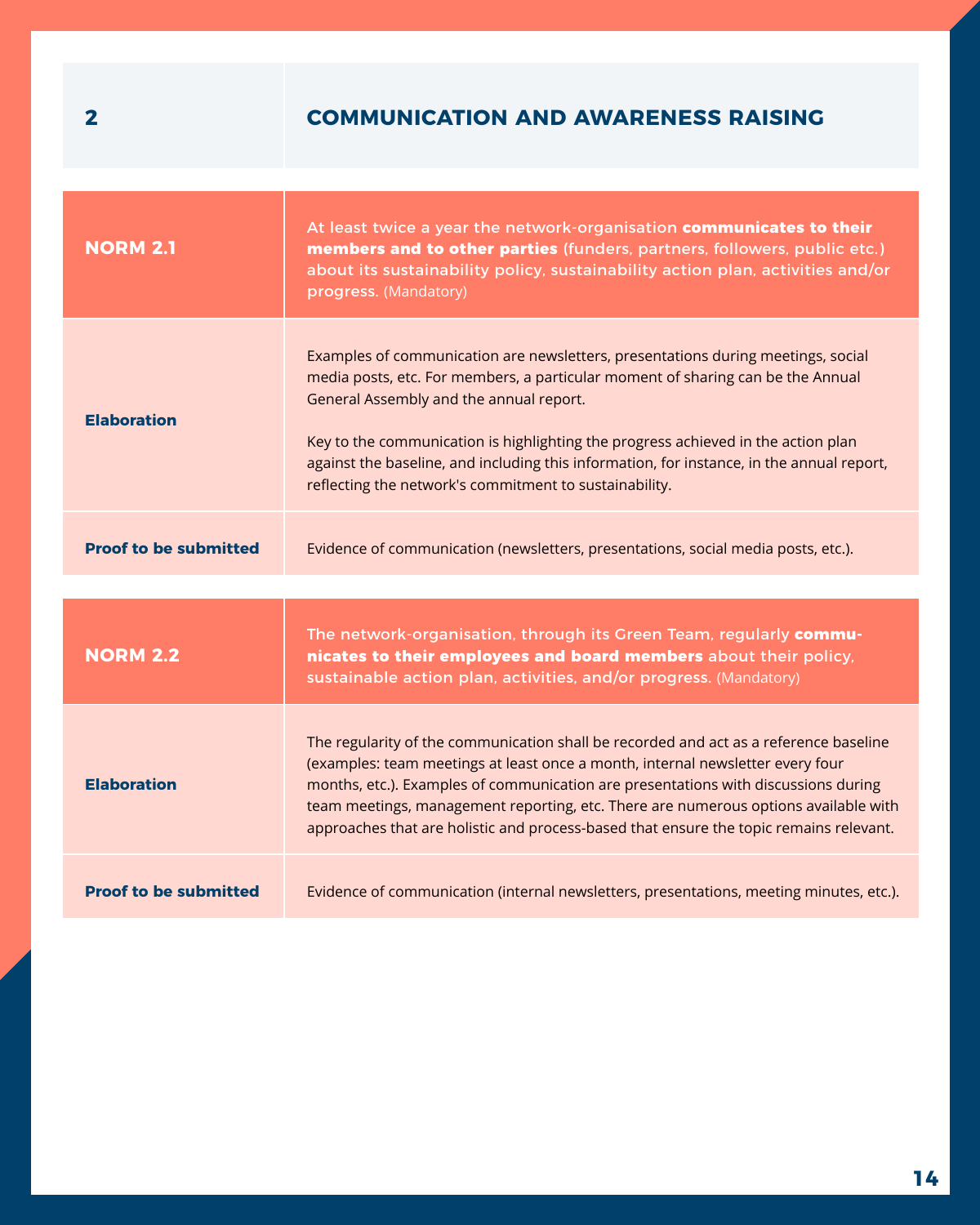| <b>NORM 2.3</b>              | Considering the high multiplier effect potential of networks (through<br>their members, partners, etc.), the network-organisation commits to<br>developing actions that can raise awareness of environmental sustain-<br>ability issues. (Mandatory)                                                                                                                                                                                                                                    |
|------------------------------|-----------------------------------------------------------------------------------------------------------------------------------------------------------------------------------------------------------------------------------------------------------------------------------------------------------------------------------------------------------------------------------------------------------------------------------------------------------------------------------------|
| <b>Elaboration</b>           | Actions to raise awareness can be, for instance: contributing to an article in a magazine<br>(printed or online), a presentation about sustainability issues at a conference, organ-<br>ising a webinar or a training with members on the subject, and/or an outreach event.<br>Raising awareness can also take the form of the network-organisation acting as the<br>facilitator or the moderator of a working group and/or sustainable project(s) in the arts<br>and cultural sector. |
| <b>Proof to be submitted</b> | Evidence of the awareness raising activities (articles, presentations, webinars, etc.).                                                                                                                                                                                                                                                                                                                                                                                                 |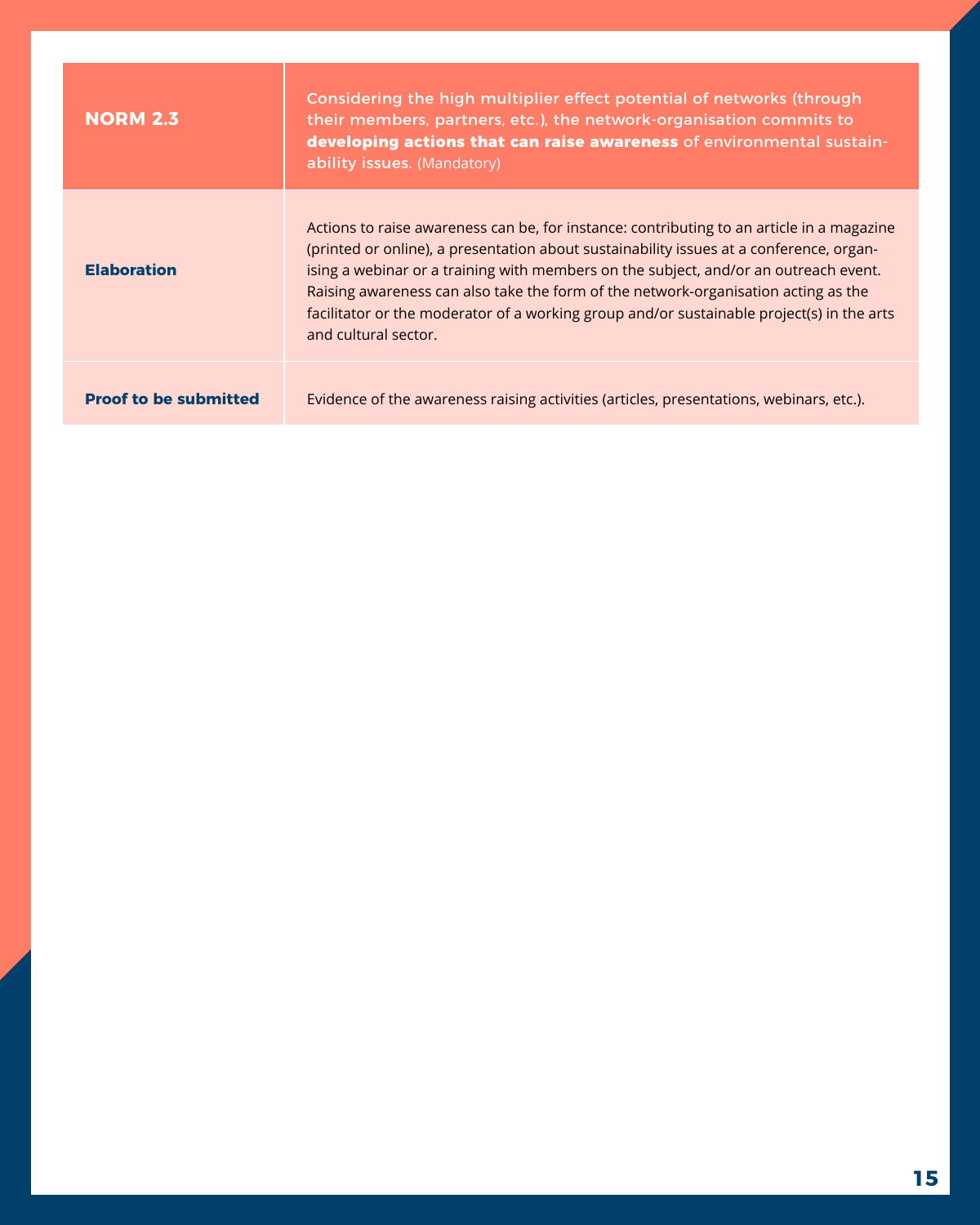<span id="page-15-0"></span>

| 3                            | <b>TRAVEL</b>                                                                                                                                                                                                                                                                                                                                                                                                                                                                                                                                                                                                                                                                                                                                                                       |
|------------------------------|-------------------------------------------------------------------------------------------------------------------------------------------------------------------------------------------------------------------------------------------------------------------------------------------------------------------------------------------------------------------------------------------------------------------------------------------------------------------------------------------------------------------------------------------------------------------------------------------------------------------------------------------------------------------------------------------------------------------------------------------------------------------------------------|
|                              |                                                                                                                                                                                                                                                                                                                                                                                                                                                                                                                                                                                                                                                                                                                                                                                     |
| <b>NORM 3.1</b>              | The network-organisation has created and complies with internal sus-<br>tainable travel guidelines that specify regulations and tools on how to<br>minimise the network-organisation's environmental impact of travelling<br>to meetings and events. (Mandatory)                                                                                                                                                                                                                                                                                                                                                                                                                                                                                                                    |
| <b>Elaboration</b>           | The travel guidelines relate to any person for whom the network-organisation is finan-<br>cially responsible in terms of travel expenditure (including employees, board, speakers,<br>etc.). The guidelines are informed by current information pertaining to sustainable<br>travel. The guidelines relate to at least the following steps:<br>1. Decision making criteria for attending an event or meeting either online or on-site;<br>2. How to reach the event or meeting in the most sustainable way (train, bus, car,<br>plane, etc);<br>3. When flying: How to select the most sustainable flight (direct flights, etc.); and<br>4. How to sustainably optimise the stay (accommodation, etc.).<br>These travel guidelines should be reviewed at least once between audits. |
| <b>Proof to be submitted</b> | Travel guidelines, evidence of regular review/update, proof of compliance as evidenced<br>in 3.2.                                                                                                                                                                                                                                                                                                                                                                                                                                                                                                                                                                                                                                                                                   |
| <b>Example documents</b>     | Some key principles on how to write a good sustainable travel guidelines can be found<br>on the Green Arch Consulting website. An example document will be added to these<br>guidelines shortly.                                                                                                                                                                                                                                                                                                                                                                                                                                                                                                                                                                                    |
| <b>Further explanation</b>   | Some key principles on how to write a good sustainable travel guidelines can be found<br>on the Green Arch Consulting website. An example document will be added to these<br>guidelines shortly.                                                                                                                                                                                                                                                                                                                                                                                                                                                                                                                                                                                    |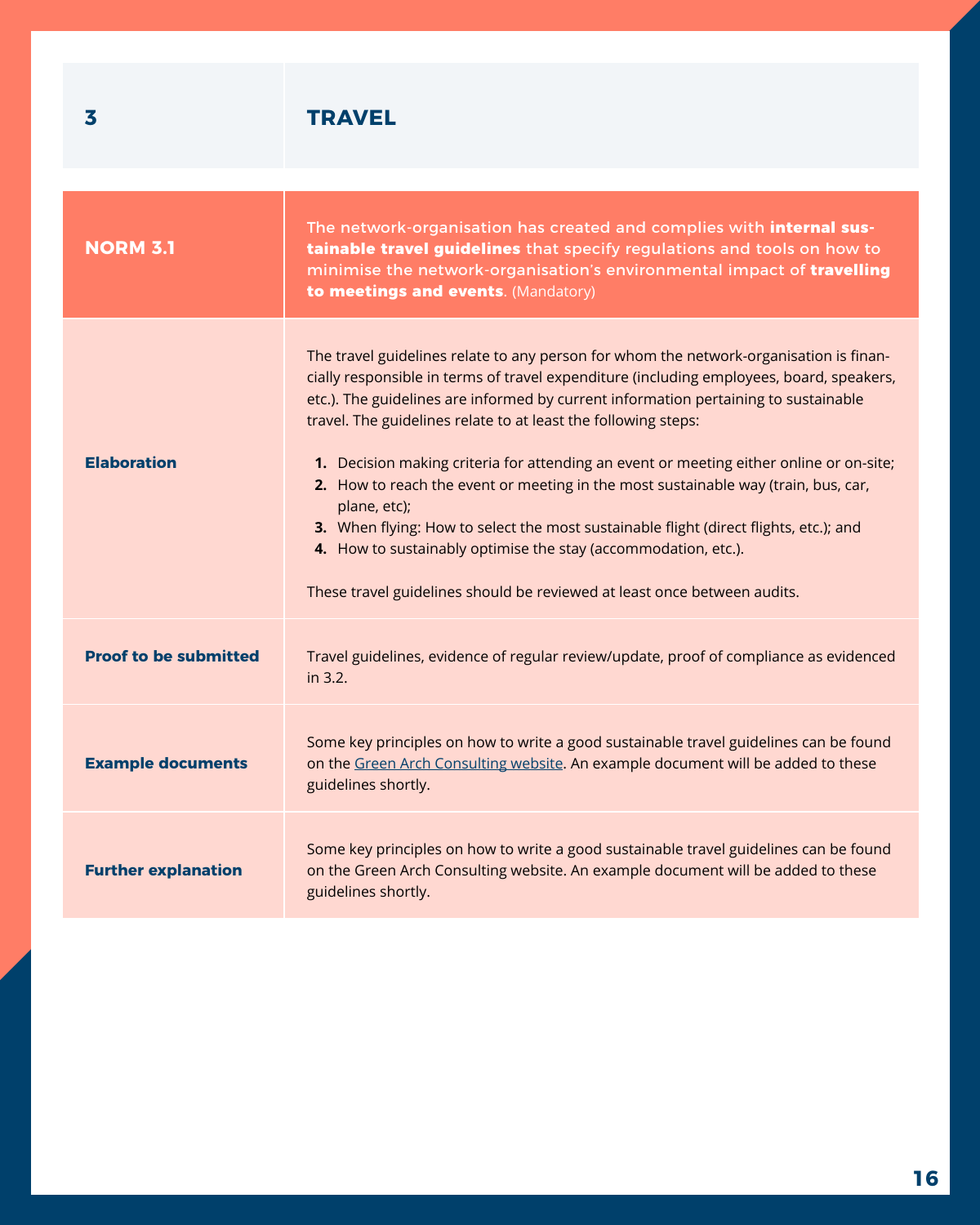| <b>NORM 3.2</b>              | Every year, the network-organisation completes a carbon footprint cal-<br>culation for the travel activities of its own organisation, focusing on the<br>following items:<br>• Travel to meetings or events that the network (co-)organises (statutory or legal<br>obligatory meetings, events, training sessions, workshops, symposia, focused<br>groups-committees, etc.) (Mandatory)<br>• Travel to meetings or events organised by third parties (advocacy meetings,<br>workshops, conferences, General Assemblies, events attended as guests, etc.) or<br>business trips (e.g., preparation of projects, prospection, etc.) (Mandatory)<br>Network-organisations appoint one (or more) person(s) responsible<br>for delivering this task and establishing an internal system for carbon<br>footprint reporting, which shall be consistent and regularly maintained<br>throughout the year.                                                                                                                                        |
|------------------------------|----------------------------------------------------------------------------------------------------------------------------------------------------------------------------------------------------------------------------------------------------------------------------------------------------------------------------------------------------------------------------------------------------------------------------------------------------------------------------------------------------------------------------------------------------------------------------------------------------------------------------------------------------------------------------------------------------------------------------------------------------------------------------------------------------------------------------------------------------------------------------------------------------------------------------------------------------------------------------------------------------------------------------------------|
| <b>Elaboration</b>           | • Network-organisations will have to log their travel to the two types of above-men-<br>tioned meetings and events in a common carbon footprint tool (e.g., a spread-<br>sheet) that will provide an automatic calculation. This will help to calculate their<br>carbon footprint on a yearly basis and provide a basis for comparison and<br>improvement for each network.<br>• The system should centralise carbon footprint data and include an overview/<br>dashboard. It is advisable for this data to be accessible and transparent for all the<br>organisation's team members.<br>Please note: in view of accountability and the scope of a networks' responsibility, travel<br>in this chapter concerns only those that each network-organisation directly supports<br>financially, or those that happen to be paid for by a third party, but controlled by the<br>network-organisation. These can be for team members, board members, committee<br>members, invited trainers/speakers, members receiving travel support, etc. |
| <b>Proof to be submitted</b> | Data set, based on a carbon emissions calculator by choice. The same calculator(s)<br>should be used consequently, to ensure comparability of data. A comparison of<br>different calculators and information on how to use these tools can be found in the<br><b>SHIFT Fact Sheet: Carbon Calculators.</b>                                                                                                                                                                                                                                                                                                                                                                                                                                                                                                                                                                                                                                                                                                                             |
| <b>Further explanation</b>   | Mobility has by far the biggest share in the carbon footprint of international events.<br>And, with regard to the carbon footprint of travel, flying is the most polluting option.<br><b>Related documents/links:</b><br>• SHIFT Carbon Calculators Fact Sheet: FACT SHEET<br>• BBC 'Climate Change: Should you fly, drive or take the train?                                                                                                                                                                                                                                                                                                                                                                                                                                                                                                                                                                                                                                                                                          |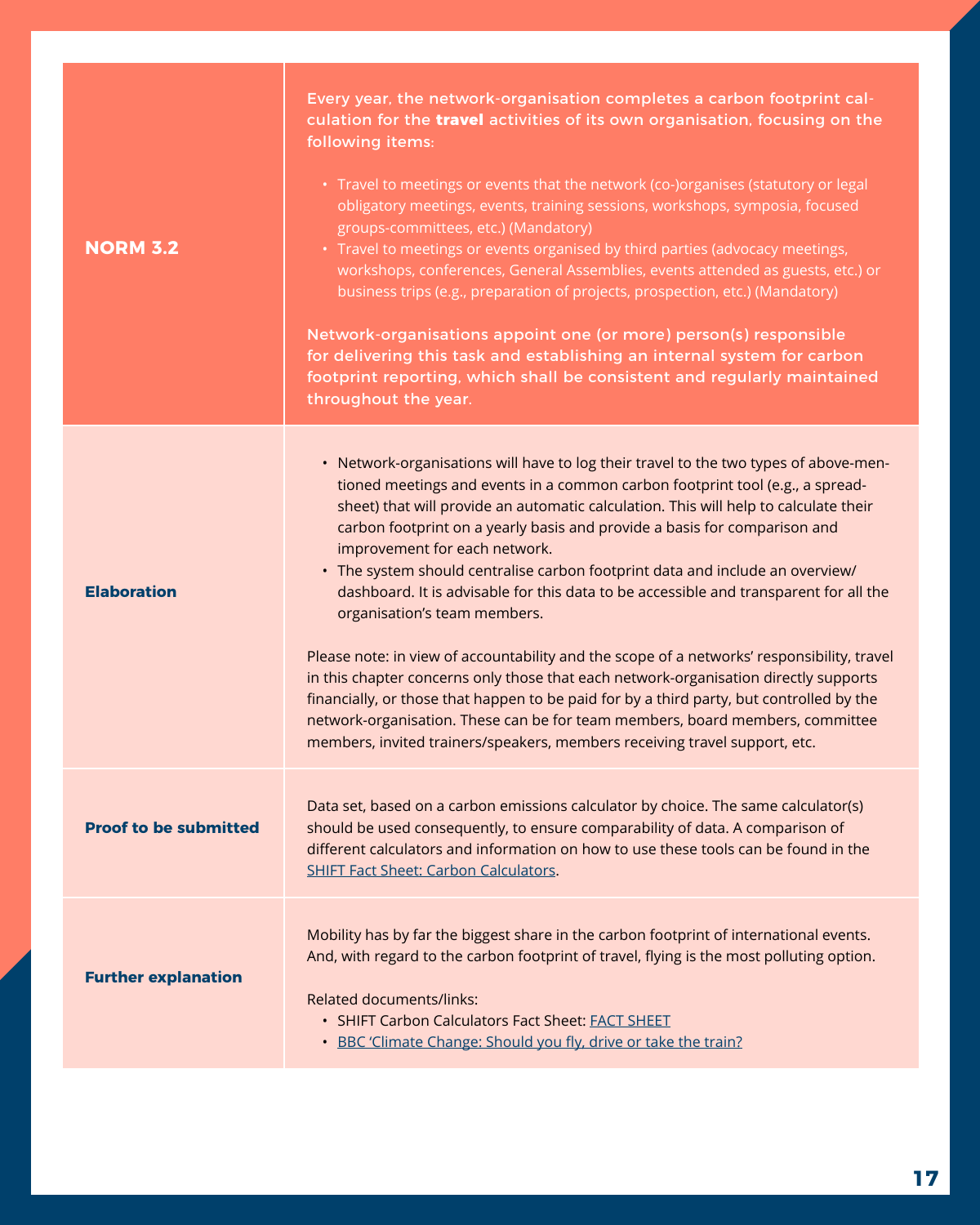| <b>NORM 3.3</b>              | The network-organisation reduces the total annual carbon emissions and/or<br>the emissions per kilometre of transport to meetings and events (for which the<br>network-organisation is directly financially responsible), compared to the previ-<br>ous audit period and over a longer period of time (minimum three years). This<br>(specific) goal is described in the sustainable action plan. (Mandatory)                                                                                                                                                                                                                                                                                                                                                           |
|------------------------------|-------------------------------------------------------------------------------------------------------------------------------------------------------------------------------------------------------------------------------------------------------------------------------------------------------------------------------------------------------------------------------------------------------------------------------------------------------------------------------------------------------------------------------------------------------------------------------------------------------------------------------------------------------------------------------------------------------------------------------------------------------------------------|
| <b>Elaboration</b>           | To ensure the data-driven nature of the audit, there must be a form of comparison.<br>The first audit serves to set the baseline. There is no prescribed amount or percentage<br>reduction, but the network-organisation's plan needs to show a specific ambition (for<br>instance in %) in this regard relevant to its own context (for instance linking to relevant<br>local, national, and European carbon reduction targets, thereby effectively contributing<br>towards the EU climate neutral by 2050 target).<br>If there is no reduction, the network-organisation must justify why its carbon emissions<br>of travelling have remained at the same level, or increased (for instance in an effort to<br>diversify the geographical spread of event locations). |
| <b>Proof to be submitted</b> | Data of total annual carbon emissions of transport over at least a three year period;<br>brief reflection on development of total annual carbon emissions; explanation if carbon<br>emissions are not reduced. Special circumstances (e.g., pandemic) can be incorporated<br>into this reflection.                                                                                                                                                                                                                                                                                                                                                                                                                                                                      |
|                              |                                                                                                                                                                                                                                                                                                                                                                                                                                                                                                                                                                                                                                                                                                                                                                         |
| <b>NORM 3.4</b>              | The network-organisation actively tracks the travel of participants of<br>its own events, in a manner that is suitable to the network-organisation.<br>(Optional)                                                                                                                                                                                                                                                                                                                                                                                                                                                                                                                                                                                                       |
| <b>Elaboration</b>           | The purpose of this data is to raise participants' awareness of their travels' impact,<br>without double-counting their carbon footprint measurement. The network-organisa-<br>tion could, for instance, ask about this at the time of registration. This is not a carbon<br>measurement point, but focuses more on raising awareness and collecting quantitative<br>data on modes of travel.                                                                                                                                                                                                                                                                                                                                                                           |
| <b>Proof to be submitted</b> | Quantitative data for the modes of travel used by participants of the network's events<br>(compared to previous years, including a brief report). The SHIFT template sheet can be<br>used for this.                                                                                                                                                                                                                                                                                                                                                                                                                                                                                                                                                                     |
|                              |                                                                                                                                                                                                                                                                                                                                                                                                                                                                                                                                                                                                                                                                                                                                                                         |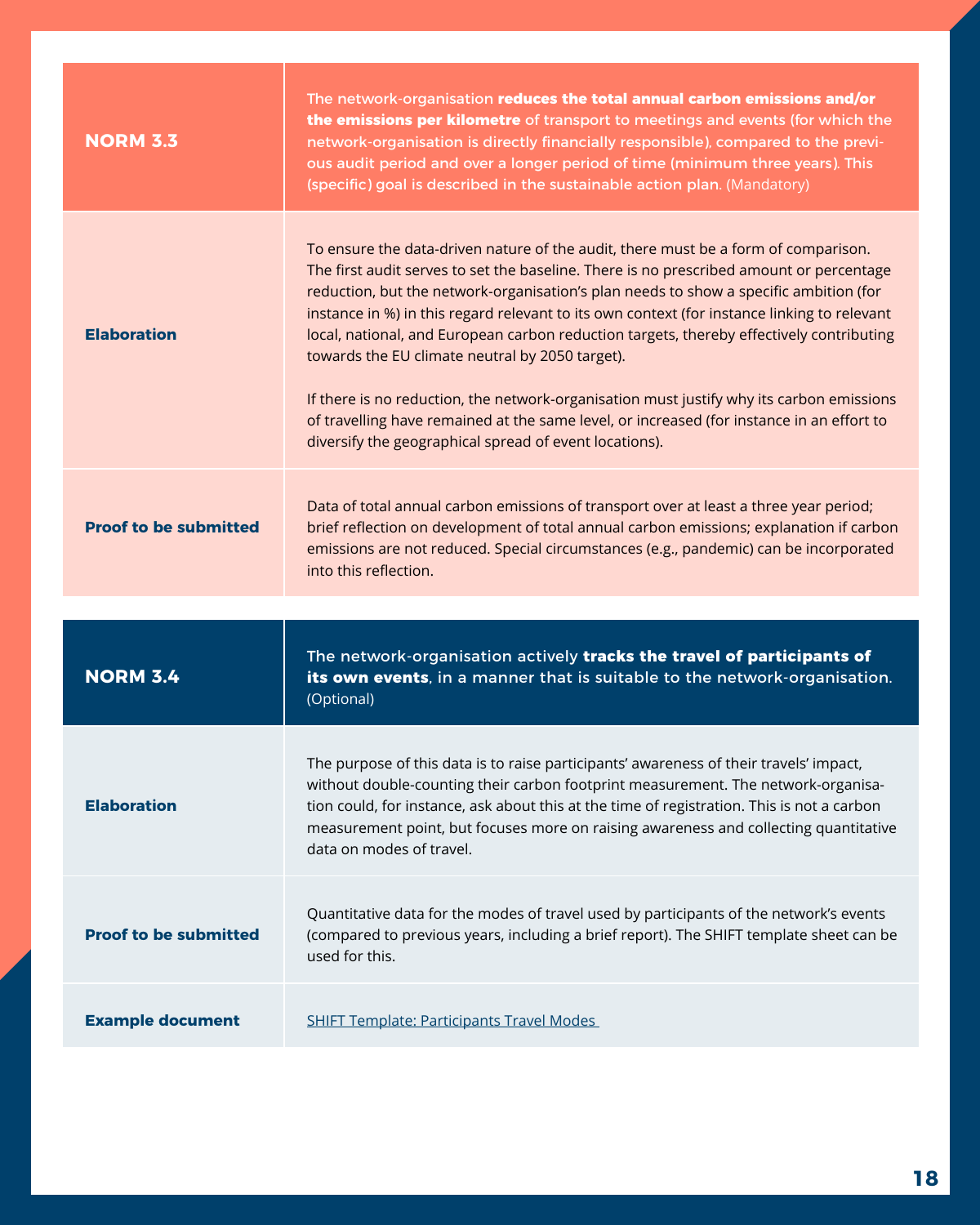| <b>NORM 3.5</b>              | The network-organisation reduces the environmental impact of its travel<br>in at least one additional manner. (Optional)                                                                                                                                                                                                                                                                                                           |
|------------------------------|------------------------------------------------------------------------------------------------------------------------------------------------------------------------------------------------------------------------------------------------------------------------------------------------------------------------------------------------------------------------------------------------------------------------------------|
| <b>Elaboration</b>           | Each network may have several methods of reducing its environmental impact through<br>travel, which may not lead to a measurable carbon footprint reduction. This norm<br>serves to reward additional efforts in this regard.<br>Examples: travel grants for more sustainable, but also more expensive travel options;<br>fewer, more optimised physical meetings; delegate meeting attendance to board<br>members closer by, etc. |
| <b>Proof to be submitted</b> | Evidence of the extra reduction of its travel impact.                                                                                                                                                                                                                                                                                                                                                                              |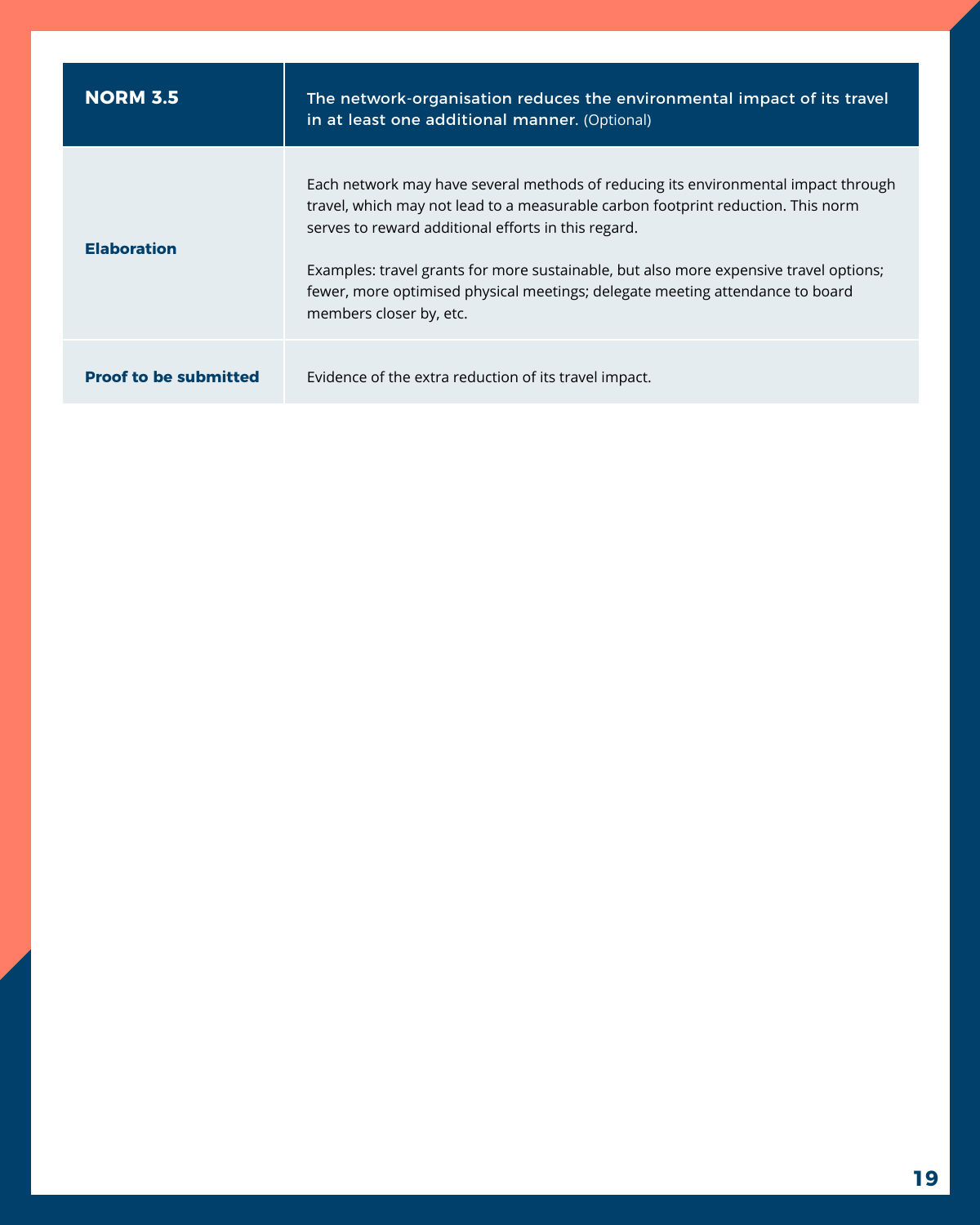## <span id="page-19-0"></span>**4 EVENTS**

| <b>NORM 4.1</b>              | When selecting an event destination, the network-organisation con-<br>siders the environmental impact of hosting the event in this location as<br>one of the selection criteria. The network-organisation reflects on the<br>environmental impact of its event distribution as part of the audit and<br>attempts to minimise emissions in balance with other selection criteria<br>over a period of four years. (Mandatory)                                                                                                                                                                                   |
|------------------------------|---------------------------------------------------------------------------------------------------------------------------------------------------------------------------------------------------------------------------------------------------------------------------------------------------------------------------------------------------------------------------------------------------------------------------------------------------------------------------------------------------------------------------------------------------------------------------------------------------------------|
| <b>Elaboration</b>           | This norm does not negate the more content-driven reasons which justify the selection<br>of an event location. However, the footprint should play a role in the network-organisa-<br>tion's destination selection over a longer period of time (we have chosen four years).                                                                                                                                                                                                                                                                                                                                   |
| <b>Proof to be submitted</b> | Report and reflection on event destinations chosen in the past period, evidence of all<br>criteria used for the destination's selection.                                                                                                                                                                                                                                                                                                                                                                                                                                                                      |
| <b>Further explanation</b>   | There are excellent reasons for networks to organise events in areas that might be<br>more challenging to travel to in a sustainable manner - a strong geographical spread of<br>activities is often at the heart of their mission. As part of their report, the network-or-<br>ganisation may point towards its goal to be accessible to a diverse membership and the<br>context in which it is active. Generally, networks will not discriminate against destina-<br>tions and subsequently people located there based upon sustainable transport criteria<br>that are beyond the network's responsibility. |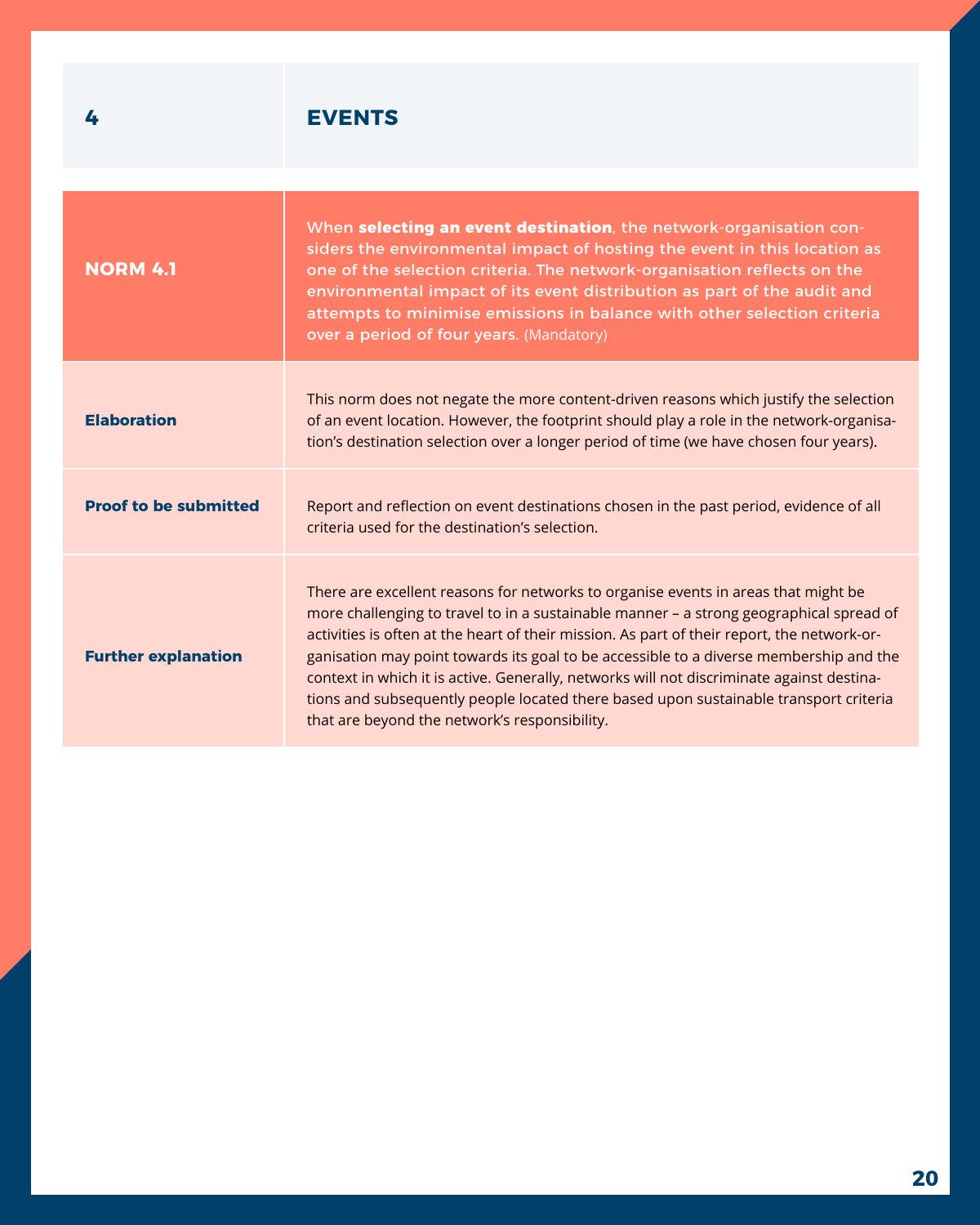| <b>NORM 4.2</b>              | The network-organisation completes a carbon footprint calculation for<br>at least one physical or hybrid event per year with at least one of the<br>next items:<br>• Energy consumption of the venue(s) during the event;<br>• Waste production during the event; and<br>• Water consumption during the event.<br>(Optional)                                                                                                                                                                                                                                                                                                                                                                                                                                                                             |
|------------------------------|----------------------------------------------------------------------------------------------------------------------------------------------------------------------------------------------------------------------------------------------------------------------------------------------------------------------------------------------------------------------------------------------------------------------------------------------------------------------------------------------------------------------------------------------------------------------------------------------------------------------------------------------------------------------------------------------------------------------------------------------------------------------------------------------------------|
| <b>Elaboration</b>           | This concerns actual CO2 measurement on three factors with the carbon calculator<br>tool. It is optional for the networks, usually in partnership with their local partners, to<br>measure the carbon footprint of their larger events:<br>• Energy consumption of the venue(s) during the event;<br>• Water consumption of the venue(s) during the event; and<br>• Waste management of the venue(s) during the event.<br>In the case of an on-site event, this should be part of the agreement with the host<br>organisation.<br>Tools to use to calculate the level of consumption are in accordance with the local<br>practices of the local partner. If the local partner has no recommendations for tools or<br>practices, the network-organisation shall attempt to identify one that is suitable. |
| <b>Proof to be submitted</b> | Data via carbon calculator tool, supplied by guideline owner (tbc).                                                                                                                                                                                                                                                                                                                                                                                                                                                                                                                                                                                                                                                                                                                                      |
|                              |                                                                                                                                                                                                                                                                                                                                                                                                                                                                                                                                                                                                                                                                                                                                                                                                          |
|                              |                                                                                                                                                                                                                                                                                                                                                                                                                                                                                                                                                                                                                                                                                                                                                                                                          |
| <b>NORM 4.3</b>              | For the selection of the venues required for its events the network-or-<br>ganisation selects:<br>a. Venues with a recognised ecolabel; and<br><b>b.</b> Venues that are accessible by public transport.<br>(Mandatory)                                                                                                                                                                                                                                                                                                                                                                                                                                                                                                                                                                                  |
| <b>Elaboration</b>           | If it is not possible to select such venues, the network-organisation must be able to<br>justify why it has not selected a venue with an ecolabel for their event and/or why the<br>venue of the event is not easily accessible by public transport.                                                                                                                                                                                                                                                                                                                                                                                                                                                                                                                                                     |
| <b>Proof to be submitted</b> | List of venues for the events held between audits, a brief reflection on whether the<br>chosen venues have a recognised ecolabel or not, and whether the venue is accessible<br>for public transport or not.                                                                                                                                                                                                                                                                                                                                                                                                                                                                                                                                                                                             |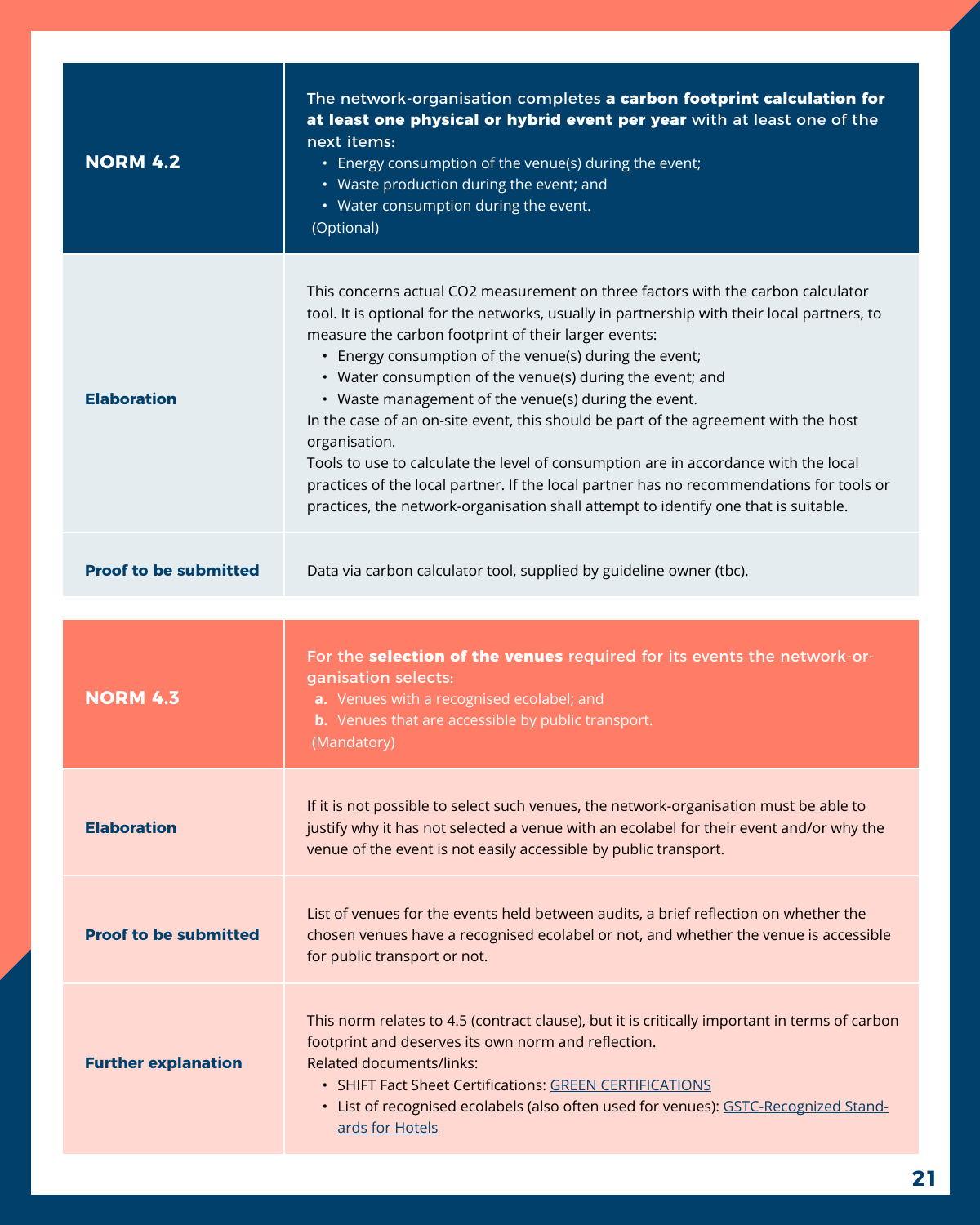| <b>NORM 4.4</b>              | For the selection/recommendation of accommodation required for<br>events, the network-organisation selects and/or recommends:<br><b>a.</b> Accommodation with a recognised ecolabel; or<br><b>b.</b> Accommodation that is accessible by public transport.<br>(Mandatory)                                                                                                                                   |
|------------------------------|-------------------------------------------------------------------------------------------------------------------------------------------------------------------------------------------------------------------------------------------------------------------------------------------------------------------------------------------------------------------------------------------------------------|
| <b>Elaboration</b>           | If it is not possible to select a sustainable accommodation, the network-organisation<br>must be able to justify why it has not selected and/or recommended an accommoda-<br>tion with a recognised ecolabel and/or why the accommodation is not easily accessible<br>by public transport. (norm relates to 4.5)                                                                                            |
| <b>Proof to be submitted</b> | List of accommodations selected and/or recommended for the events held between<br>audits as well as a brief reflection on whether the accommodations have a recognised<br>ecolabel or not and whether the accommodations are accessible by public transport or<br>not.                                                                                                                                      |
| <b>Further explanation</b>   | Quite often, the network-organisation recommends accommodation rather than<br>prescribing or organising the booking. This is why the word 'recommend' holds impor-<br>tance – here, the network can influence the choice of participants by guiding them to<br>more sustainable types of accommodation.<br>Related documents/links:<br>• List of recognised ecolabels: GSTC-Recognized Standards for Hotels |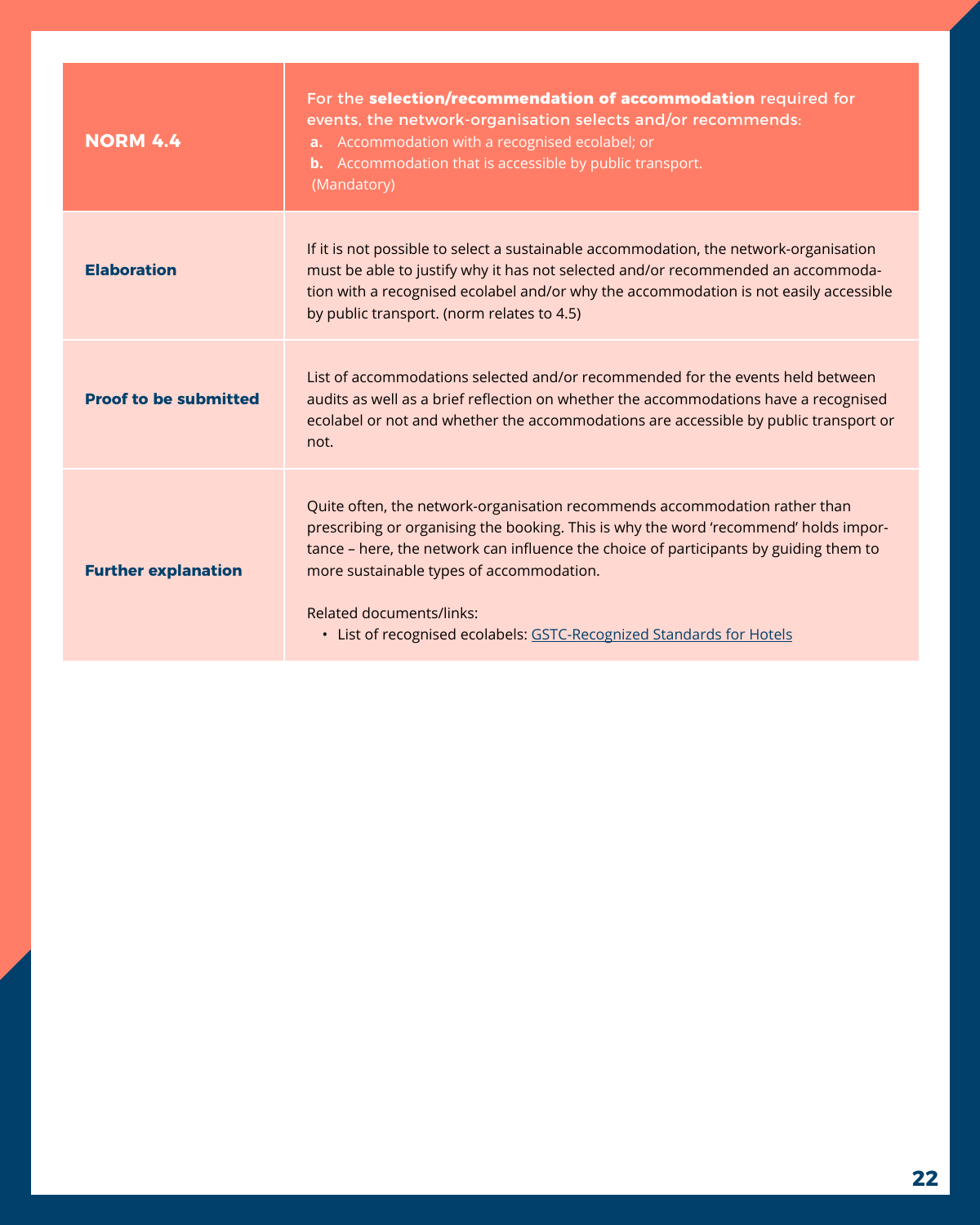| <b>NORM 4.5</b>              | The network-organisation has an environmental sustainability clause<br>included in the contract with the organiser/partner/host of the event.<br>(Mandatory)                                                                                                                                                                                                                                                                                                                                                                                                                                                                                                                                                                                                                                                                                                                                                                                                                                                                                                                                                                                                                                                                                                                                                                                                                                                                                                                                                                                                                                                                                                                                                                                                                                                                                                                                 |
|------------------------------|----------------------------------------------------------------------------------------------------------------------------------------------------------------------------------------------------------------------------------------------------------------------------------------------------------------------------------------------------------------------------------------------------------------------------------------------------------------------------------------------------------------------------------------------------------------------------------------------------------------------------------------------------------------------------------------------------------------------------------------------------------------------------------------------------------------------------------------------------------------------------------------------------------------------------------------------------------------------------------------------------------------------------------------------------------------------------------------------------------------------------------------------------------------------------------------------------------------------------------------------------------------------------------------------------------------------------------------------------------------------------------------------------------------------------------------------------------------------------------------------------------------------------------------------------------------------------------------------------------------------------------------------------------------------------------------------------------------------------------------------------------------------------------------------------------------------------------------------------------------------------------------------|
| <b>Elaboration</b>           | This clause includes at least six of the following 11 aspects:<br>1. Communicating about the efforts to make the event more sustainable to the<br>participants of the event before, during (on-site), and after the event.<br>Making the event as paperless as possible (if paper needed, then recycled or<br>2.<br>eco-certified).<br>3. Having an event-specific sustainable purchase policy for materials and services.<br>4. Choosing sustainable options for catering (e.g., organic, fair trade, vegetarian/<br>vegan, local).<br>5. Using reusable/sustainable name badges.<br>6. Banning the use of plastic disposables, plastic bags, and plastic water bottles at the<br>event.<br>7. Banning the event use of tote bags.<br>Minimising the event use of 'marketing goodies' unless they are necessary for<br>8.<br>particular aspects of the event.<br>9. Encouraging participants from out of town explicitly in the event invitation to<br>choose environmentally friendly travel modes to travel to the event (e.g., public<br>transport, carpooling, shared transport, etc.).<br>10. Encouraging participants to make use of environmentally friendly transportation<br>modes to reach the venue(s) of the event (e.g., walking, bicycle, public transport,<br>carpooling, shared transport, etc.).<br>11. Offering participants waste separation points.<br>The contract clause should also include a reflection on the environmental impact of the<br>event and in how far these measures contributed to reducing it.<br>If there is no event contract between the network-organisation and the organiser/part-<br>ner/host, the network-organisation confirms in writing that environmental sustainabil-<br>ity should be considered when organising the event. In such case, the different aspects<br>of this norm are fixed in an e-mail, letter, or informal agreement. |
| <b>Proof to be submitted</b> | Evidence of contracts (or, if this is not applicable, evidence of informal agreement) and<br>subsequent evaluation.                                                                                                                                                                                                                                                                                                                                                                                                                                                                                                                                                                                                                                                                                                                                                                                                                                                                                                                                                                                                                                                                                                                                                                                                                                                                                                                                                                                                                                                                                                                                                                                                                                                                                                                                                                          |
| <b>Example documents</b>     | <b>SHIFT Contract Clause Examples</b>                                                                                                                                                                                                                                                                                                                                                                                                                                                                                                                                                                                                                                                                                                                                                                                                                                                                                                                                                                                                                                                                                                                                                                                                                                                                                                                                                                                                                                                                                                                                                                                                                                                                                                                                                                                                                                                        |
| <b>Further explanation</b>   | It is crucial to stress that the clause exists as a standard point in every contract and that<br>the conversation with the local partner is part of the agenda. That said, situations will<br>vary, and, in some cases, it will be impossible, for instance, to ban water bottles. This<br>is why this norm leaves room for negotiation with partners. Organisations are strongly<br>encouraged to score on all aspects.<br>If there is no formal contract, an informal agreement (as long as it is evidenced in<br>e-mails, minutes, etc.) will also work.                                                                                                                                                                                                                                                                                                                                                                                                                                                                                                                                                                                                                                                                                                                                                                                                                                                                                                                                                                                                                                                                                                                                                                                                                                                                                                                                  |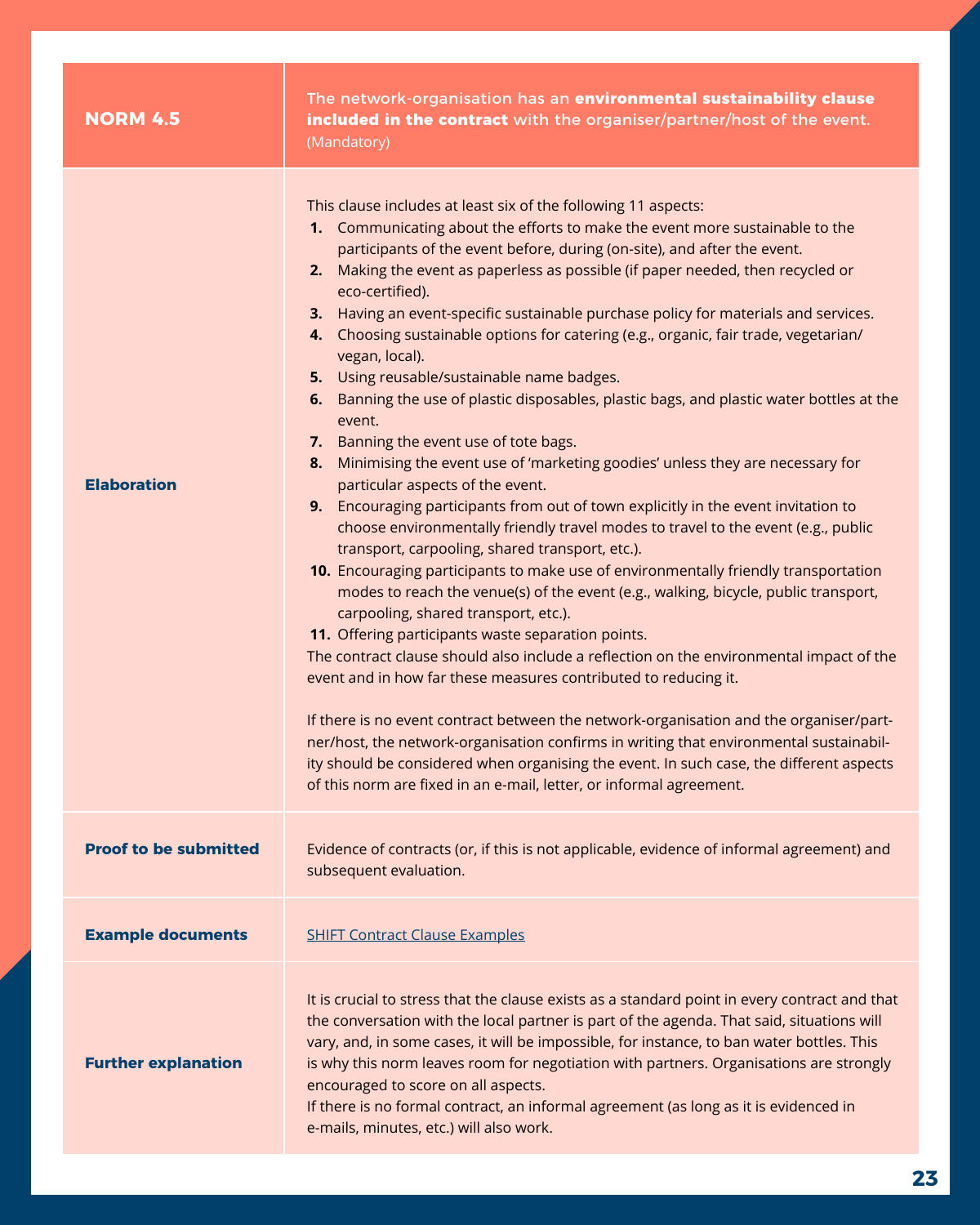| <b>NORM 4.6</b>              | During events, employees, board members and volunteers of the net-<br>work-organisation are encouraged to make use of environmentally<br>friendly transportation modes, depending on the local context<br>(e.g., walking, bicycle, public transport, carpooling, shared transport, etc.).<br>(Mandatory)                                                                                                                                                                                                                                                                              |
|------------------------------|---------------------------------------------------------------------------------------------------------------------------------------------------------------------------------------------------------------------------------------------------------------------------------------------------------------------------------------------------------------------------------------------------------------------------------------------------------------------------------------------------------------------------------------------------------------------------------------|
| <b>Proof to be submitted</b> | Evidence of communication encouraging this behaviour.                                                                                                                                                                                                                                                                                                                                                                                                                                                                                                                                 |
| <b>Further explanation</b>   | The use of public transport at the event location is often possible, but there will be<br>cases when this is not possible. This is why this norm focuses on raising awareness<br>amongst the team of employees, board members, and volunteers.                                                                                                                                                                                                                                                                                                                                        |
|                              |                                                                                                                                                                                                                                                                                                                                                                                                                                                                                                                                                                                       |
| <b>NORM 4.7</b>              | The network-organisation facilitates an online streaming for the event<br>and/or additional online meetings to complement the physical event.<br>(Optional)                                                                                                                                                                                                                                                                                                                                                                                                                           |
| <b>Elaboration</b>           | Hybrid formats enable participation of those who might find the trip is too costly,<br>too egregious in terms of their own carbon footprint, and/or cannot travel for other<br>reasons (cost of the trip and associated costs, clash of meetings' dates, etc.). The online<br>streaming of the event should therefore aim to give potential participants the option<br>not to travel to the event whilst still joining online. This will reduce the carbon footprint<br>related to audience travel, while reaching a greater diversity of people including those<br>unable to travel. |
| <b>Proof to be submitted</b> | Overview of events, screenshot of live stream.                                                                                                                                                                                                                                                                                                                                                                                                                                                                                                                                        |
| <b>Further explanation</b>   | Applying this norm is not always possible, and it may not even be desirable for the<br>quality of the event - this is why this norm is optional. Additionally, network-organisa-<br>tions should strive to reduce the environmental impact of the digital tools used.                                                                                                                                                                                                                                                                                                                 |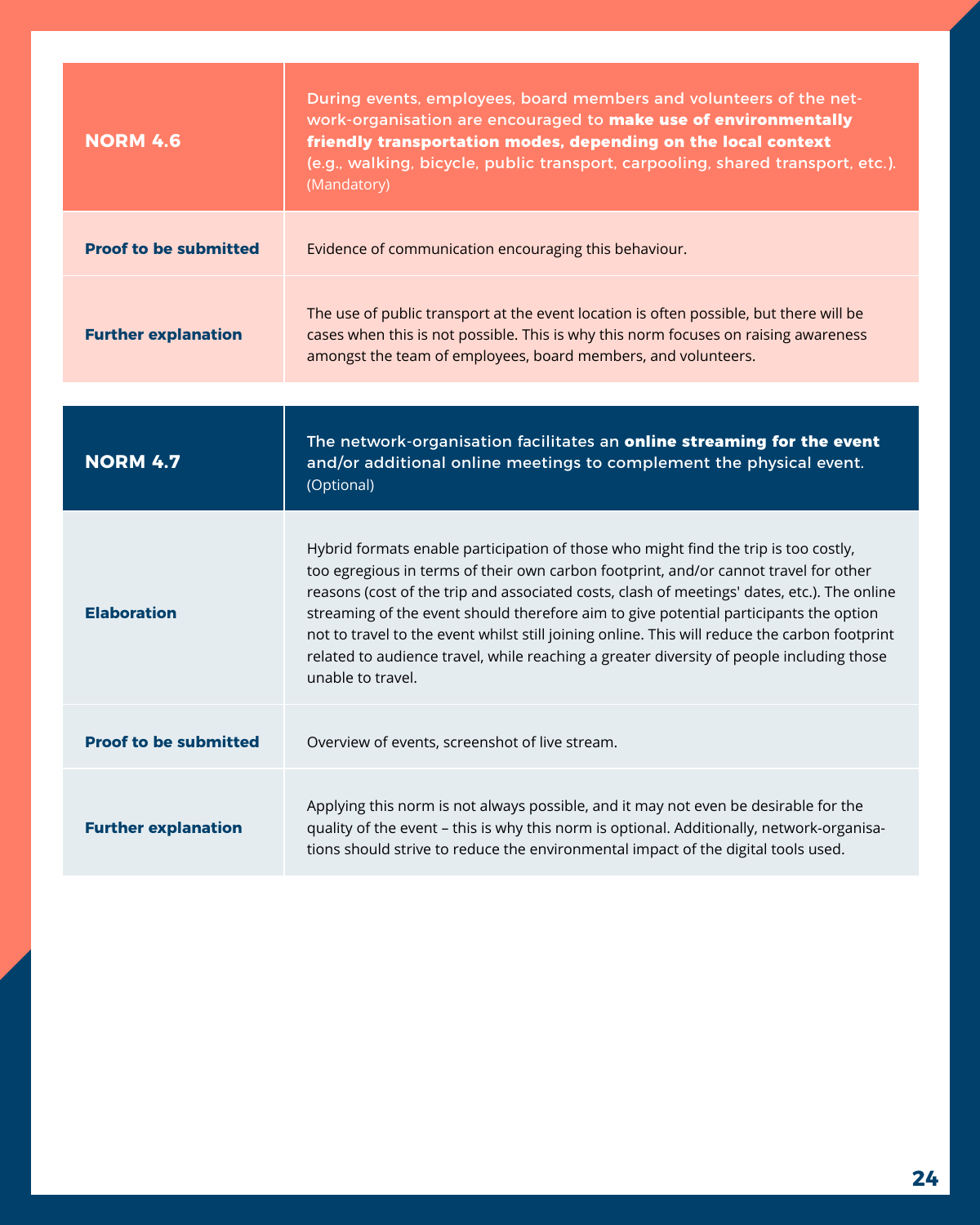| <b>NORM 4.8</b>              | When the network-organisation organises an event, it reduces its envi-<br>ronmental impact in at least one additional way. (Optional)                                                                                                                                                                                                                                                                                                                                                                                                                                                                                                                                                                                                                              |
|------------------------------|--------------------------------------------------------------------------------------------------------------------------------------------------------------------------------------------------------------------------------------------------------------------------------------------------------------------------------------------------------------------------------------------------------------------------------------------------------------------------------------------------------------------------------------------------------------------------------------------------------------------------------------------------------------------------------------------------------------------------------------------------------------------|
| <b>Elaboration</b>           | This optional norm acknowledges that network-organisations vary and that sometimes<br>there are noteworthy activities in terms of reducing climate impact and therefore,<br>should be rewarded.<br>Examples:<br>• Related to norm 4.5: including more than 6 of the eleven listed aspects in event<br>contract clauses;<br>• Related to norm 4.2: completing a carbon footprint calculation for more than one<br>physical or hybrid event per year and/or completing a calculation with at least two<br>of the next items: energy consumption of the venue(s) during the event, waste<br>production during the event, and water consumption during the event;<br>• Producing additional green energy at the event, for instance through bicycle power<br>stations. |
| <b>Proof to be submitted</b> | Relevant evidence (photo, text, screenshots – depending upon the item in question).                                                                                                                                                                                                                                                                                                                                                                                                                                                                                                                                                                                                                                                                                |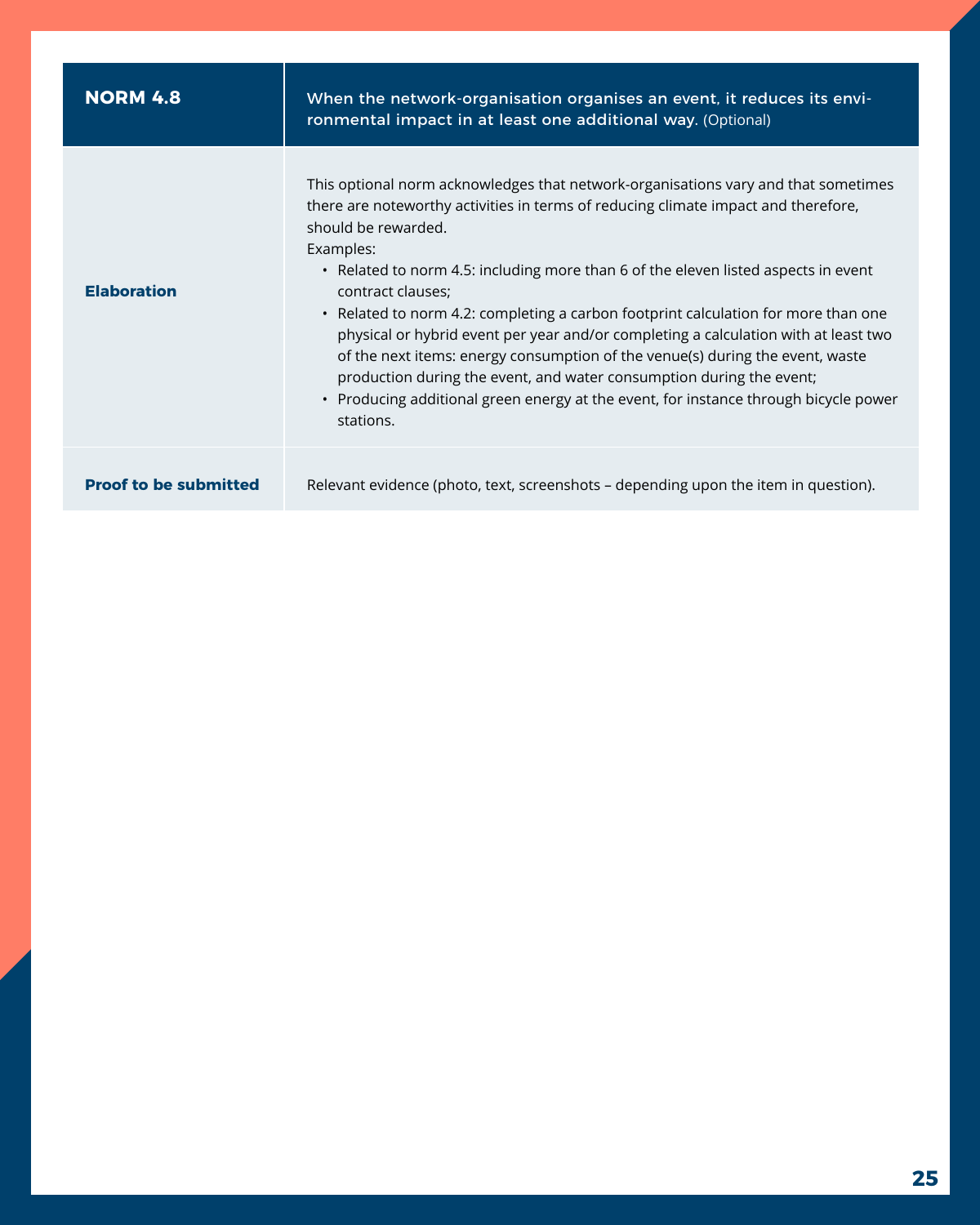## **OFFICE AND HOME OFFICE**

\*norm 5.1, 5.2, 5.3, 5.4, 5.5 and 5.7 are not applicable for networkorganisation that do not own or rent an office. The optional norm 5.6 also applies to those network-organisations.

<span id="page-25-0"></span>

| <b>NORM 5.1</b>              | The network-organisation, if not owning the building, <b>encourages the</b><br>owner of the building of their office to make the building more<br>energy efficient. (Mandatory)                                                                                                                                                                                                                                                                                                                                                  |
|------------------------------|----------------------------------------------------------------------------------------------------------------------------------------------------------------------------------------------------------------------------------------------------------------------------------------------------------------------------------------------------------------------------------------------------------------------------------------------------------------------------------------------------------------------------------|
| <b>Elaboration</b>           | Most cultural network-organisations do not own the buildings where their offices are<br>located and are therefore dependent upon building owners to make decisions on<br>energy efficiency. Whether or not the fulfilment of this norm has any effect is not what<br>is scored here; rather the effort to raise the point.<br>Please note: in the rare case that the network-organisation does own its office building,<br>it must have a separate plan and certification scheme regarding energy efficiency of the<br>building. |
| <b>Proof to be submitted</b> | Proof of communication with building owner. Reflection on the chosen office location<br>and on the question whether more sustainable premises might be needed in the<br>future.                                                                                                                                                                                                                                                                                                                                                  |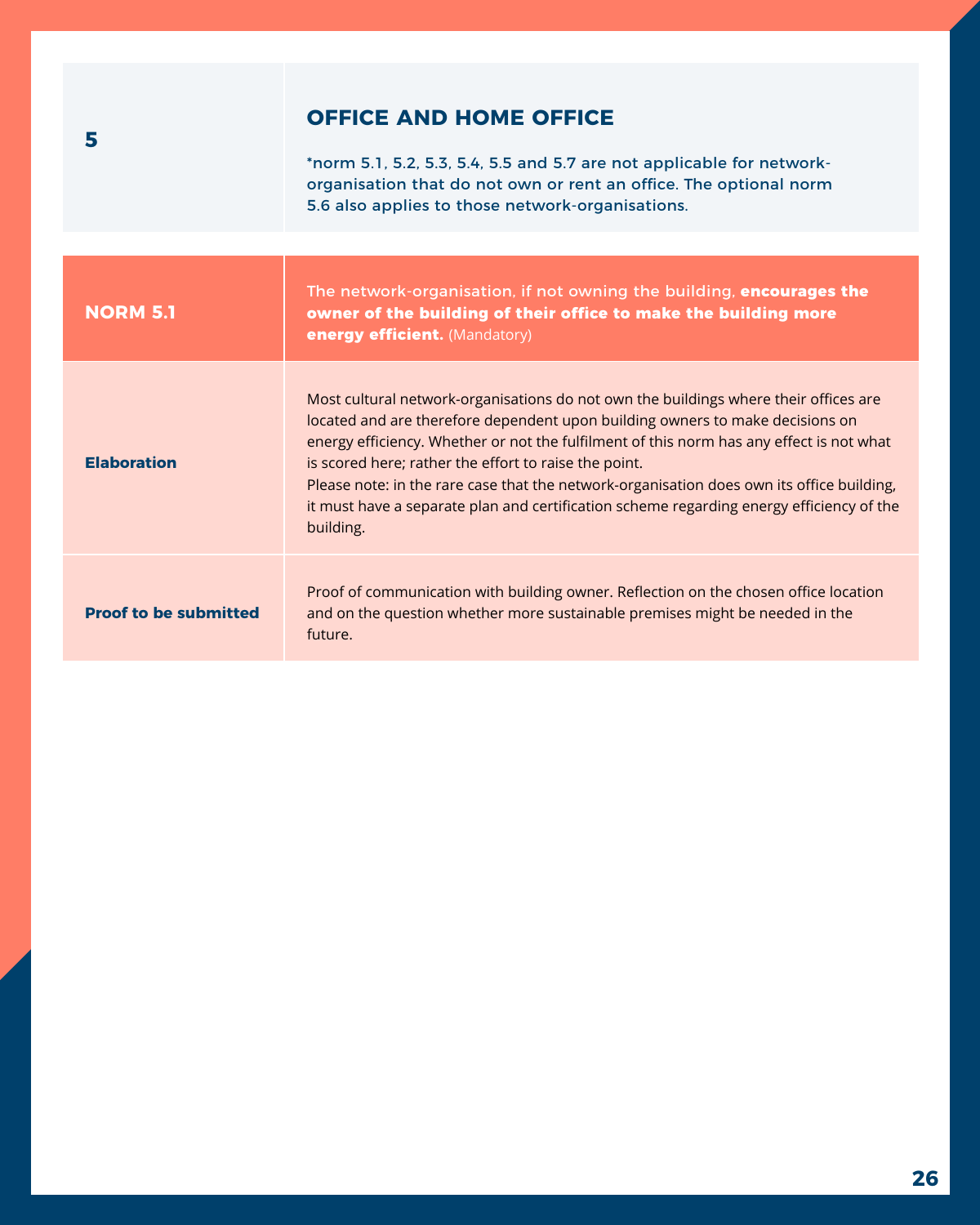| <b>NORM 5.2</b>              | The network-organisation calculates on a yearly basis their organisa-<br>tion's carbon footprint impact with at least one of the following items:<br>• Energy consumption of the office building (or the part of the building the network<br>uses) in kWh and/or m3;<br>• Water consumption of the office building (or the part of the building the network<br>uses) in m3;<br>• Waste production per waste category of the office building (or the part of the<br>building the network uses) in kg; and<br>• Digital carbon footprint of the organisation in kWh.<br>(Optional)                                                                                                                                                                                                                                                                                                                                                                                                                                                                                  |
|------------------------------|-------------------------------------------------------------------------------------------------------------------------------------------------------------------------------------------------------------------------------------------------------------------------------------------------------------------------------------------------------------------------------------------------------------------------------------------------------------------------------------------------------------------------------------------------------------------------------------------------------------------------------------------------------------------------------------------------------------------------------------------------------------------------------------------------------------------------------------------------------------------------------------------------------------------------------------------------------------------------------------------------------------------------------------------------------------------|
| <b>Elaboration</b>           | Networks calculate on a yearly basis at least one of the optional items using a shared<br>tool consequently (e.g., spreadsheet or online tool) to collect data, and compare to<br>previous years.                                                                                                                                                                                                                                                                                                                                                                                                                                                                                                                                                                                                                                                                                                                                                                                                                                                                 |
| <b>Proof to be submitted</b> | Numerical data set with yearly totals.                                                                                                                                                                                                                                                                                                                                                                                                                                                                                                                                                                                                                                                                                                                                                                                                                                                                                                                                                                                                                            |
| <b>Further explanation</b>   | It is optional for networks to measure other items that are part of their total carbon<br>footprint and particularly the office footprint, considering the impact of the building/<br>office space is practically negligible compared to their travel emission (see Chapter 3),<br>as:<br>• Networks are usually renting small office spaces that are part of larger buildings<br>where they are rarely responsible of the overall energy and waste;<br>• Networks' teams are usually small, working either on-site, in hybrid formats<br>(particularly since the pandemic) or fully remote (with no office space).<br>Please note that this optional norm would normally be part of an environmental<br>certification programme, which would provide additional indications on which tools to<br>use. Without that, networks may wish to create their own spreadsheet. Creative Green<br>Tools, by Julie's Bicycle, could also be used for this purpose. This is a set of carbon<br>calculators, including one for buildings, which is freely accessible online. |
| <b>NORM 5.3</b>              | The network-organisation encourages employees to make use of envi-<br>ronmentally friendly transportation modes for the commute to the<br>office (e.g., walking, bicycle, public transport, carpooling, shared trans-<br>port, etc.). (Mandatory)                                                                                                                                                                                                                                                                                                                                                                                                                                                                                                                                                                                                                                                                                                                                                                                                                 |
| <b>Proof to be submitted</b> | Proof of communication and/or incentives that are in place.                                                                                                                                                                                                                                                                                                                                                                                                                                                                                                                                                                                                                                                                                                                                                                                                                                                                                                                                                                                                       |
| <b>Further explanation</b>   | Encouraging a sustainable office commute is important. At the same time, sustainable<br>commuting is a personal choice for employees. It is not always possible to travel<br>sustainably, depending on local transportation systems for instance, and both personal<br>and professional challenges beyond the scope of the network-organisation.                                                                                                                                                                                                                                                                                                                                                                                                                                                                                                                                                                                                                                                                                                                  |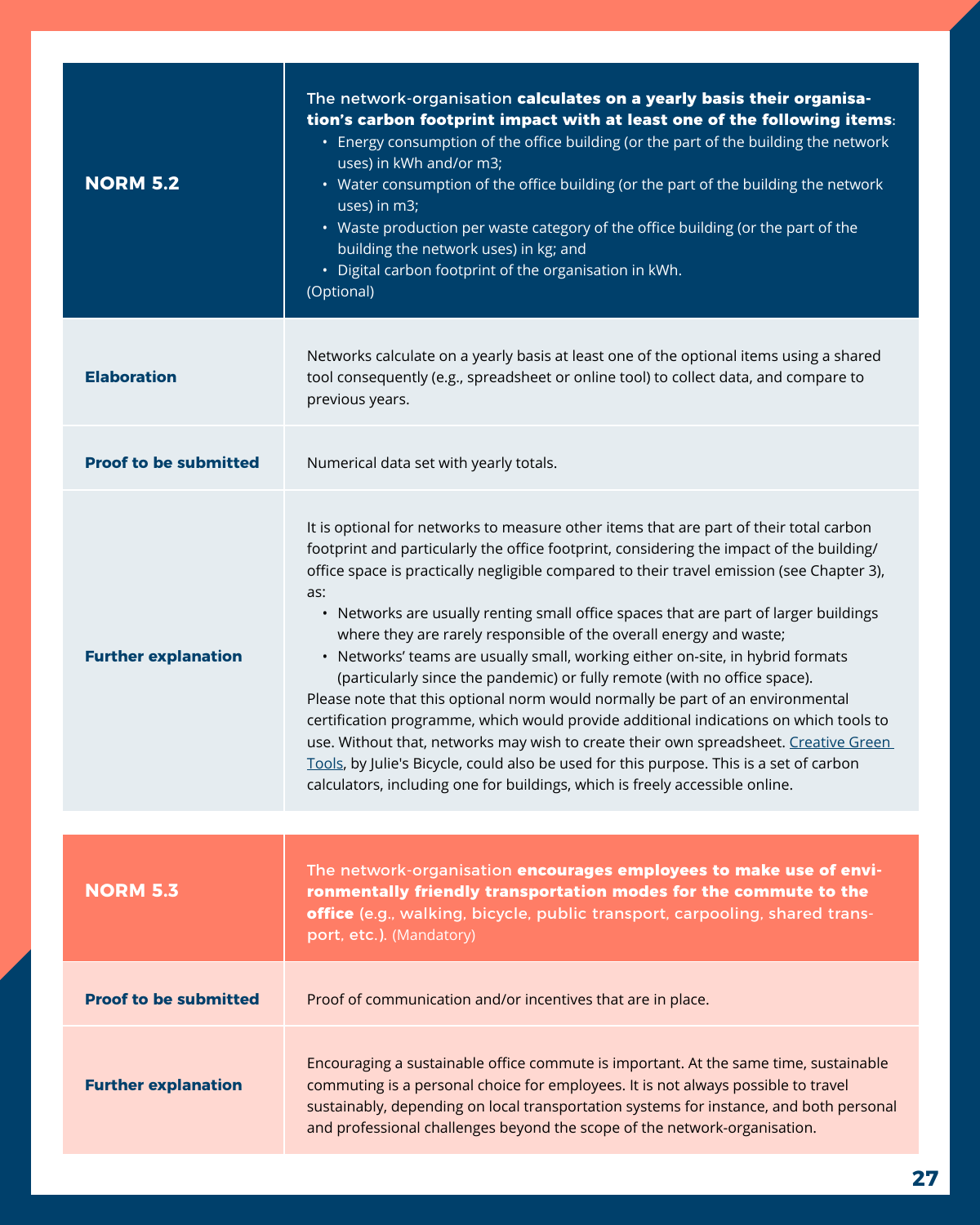| <b>NORM 5.4</b>              | For the office space, the network-organisation has taken the following<br>sustainable step:<br>If provided by the network-organisation, sustainable options must be<br>offered for coffee, tea, breaks, and lunch. (Optional)                                                                                                                                                                                                                                                                                                                                                                                                                                                                                                                                                                                                                                                                                                                                                              |
|------------------------------|--------------------------------------------------------------------------------------------------------------------------------------------------------------------------------------------------------------------------------------------------------------------------------------------------------------------------------------------------------------------------------------------------------------------------------------------------------------------------------------------------------------------------------------------------------------------------------------------------------------------------------------------------------------------------------------------------------------------------------------------------------------------------------------------------------------------------------------------------------------------------------------------------------------------------------------------------------------------------------------------|
| <b>Elaboration</b>           | Examples of sustainable catering are organic and/or fair trade and/or vegan and/or<br>vegetarian and/or local.                                                                                                                                                                                                                                                                                                                                                                                                                                                                                                                                                                                                                                                                                                                                                                                                                                                                             |
| <b>Proof to be submitted</b> | Evidence of sustainable provisions at the office (if the network-organisation provides<br>these services to their employees).                                                                                                                                                                                                                                                                                                                                                                                                                                                                                                                                                                                                                                                                                                                                                                                                                                                              |
| <b>Further explanation</b>   | Many network-organisations do not have a canteen/cafeteria/kitchen, but instead leave<br>it up to their team members to bring their own food and beverages to the office. Some<br>items might be provided (for instance coffee, tea, sparkling water, etc.). This norm<br>relates to the current situation 'as is' in the network-organisation's office, recognising<br>the variety of possible configurations.                                                                                                                                                                                                                                                                                                                                                                                                                                                                                                                                                                            |
|                              |                                                                                                                                                                                                                                                                                                                                                                                                                                                                                                                                                                                                                                                                                                                                                                                                                                                                                                                                                                                            |
| <b>NORM 5.5</b>              | For their office, the network-organisation has taken at least the following<br>sustainable steps:<br>• Is not acquiring <b>plastic</b> disposables for Food & Beverages, plastic bags, and plastic<br>water bottles;<br>• Implements <b>separation of waste</b> at the office - at least three options of glass, paper,<br>organic, plastic, and general waste;<br>· Uses stationery paper and toilet paper (if applicable) with a recognised ecolabel;<br>· Uses sustainable cleaning products with a recognised ecolabel.<br>(Mandatory)                                                                                                                                                                                                                                                                                                                                                                                                                                                 |
| <b>Elaboration</b>           | Even though the network-organisations do not generally own the building where their<br>office space is located, they can establish practices, procedures, and protocol to run an<br>office that is more environmentally sustainable. Please note:<br>• Plastic garbage bags and plastic packages from suppliers are excluded from the<br>plastic related criteria (beyond the control of the network organisation).<br>• Organisations may be exempt to separate waste if local recycling infrastructure is<br>not available.<br>• If cleaning is external via the building owner, the network-organisation encourages<br>the use of sustainable cleaning products (messaging can be to the building owner).<br>• Recognised ecolabels for cleaning products can be found on ECOLABELINDEX<br>• Other examples of recognised ecolabels for paper and cleaning products are the<br>EU Ecolabel, FSC (only paper), Blauw Engel, Nordic Swan, Cradle 2 Cradle, etc.<br>(Norm relates to: 1.1) |
| <b>Proof to be submitted</b> | Evidence of purchased products and evidence of waste separation at the office space.                                                                                                                                                                                                                                                                                                                                                                                                                                                                                                                                                                                                                                                                                                                                                                                                                                                                                                       |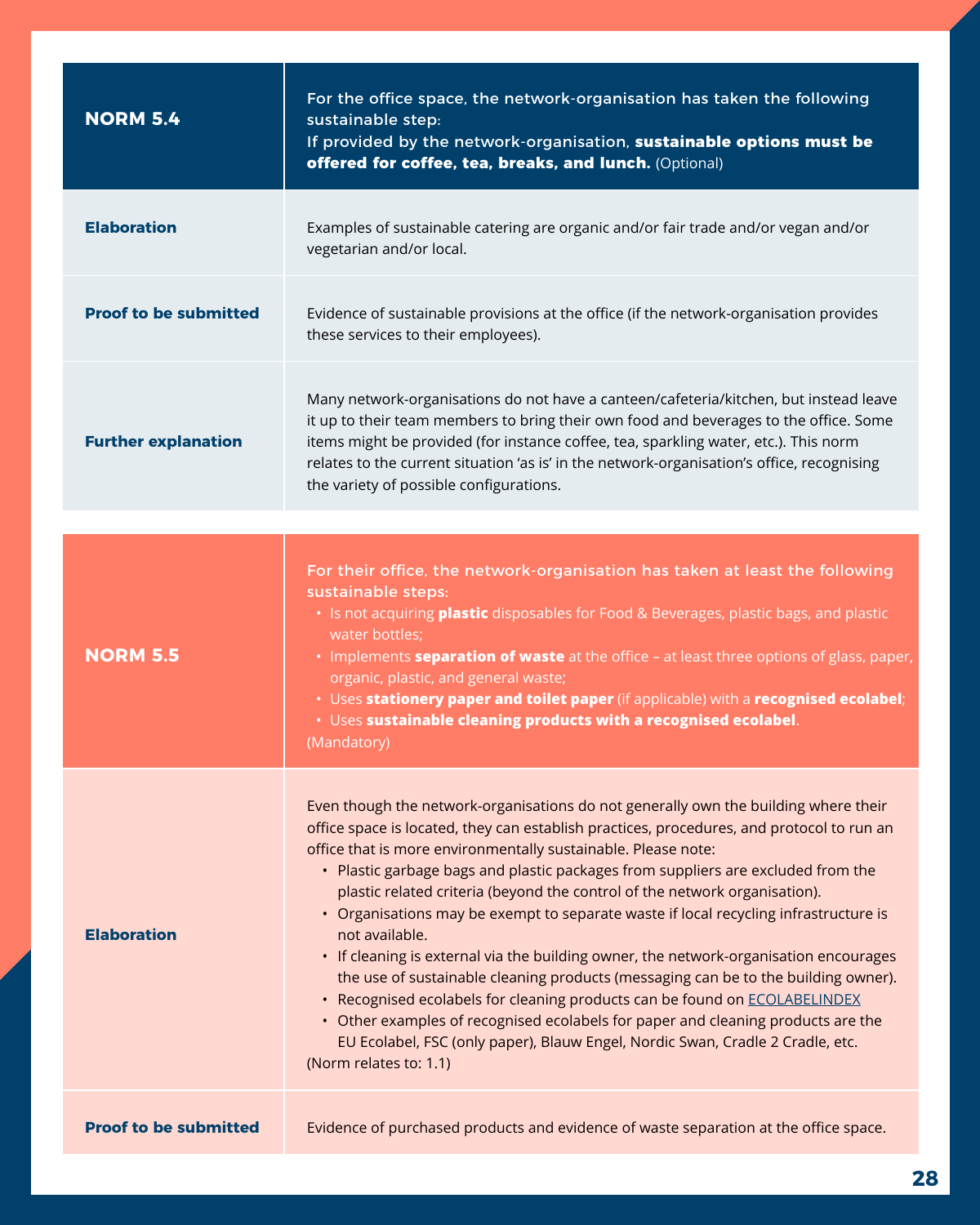| <b>NORM 5.6</b>              | The network-organisation encourages employees to make sustainable<br>choices outside the office and in the home office. (Optional)                                                                                                                                                                                                                                                                                                                                                                                                                                                                                                                                                                                                                                                                                                                                                                                                                                             |
|------------------------------|--------------------------------------------------------------------------------------------------------------------------------------------------------------------------------------------------------------------------------------------------------------------------------------------------------------------------------------------------------------------------------------------------------------------------------------------------------------------------------------------------------------------------------------------------------------------------------------------------------------------------------------------------------------------------------------------------------------------------------------------------------------------------------------------------------------------------------------------------------------------------------------------------------------------------------------------------------------------------------|
| <b>Elaboration</b>           | Many network-organisations make use of home office arrangements with their employ-<br>ees. While some organisations do not have an office at all. The home is employees'<br>personal sphere, and legally, employers have no role in this regard at all. However,<br>since work on environmental sustainability is a team effort, employers can inspire their<br>teams to make sustainable choices in a constructive way.<br>Examples (non-exhaustive list):<br>• Encourage employees to make sustainable choices if they work (partly) from home<br>and when they move around the city/region for work related travel.<br>• Providing financial assistance to employees for a sustainable item for their home<br>office, or a discount for employees to acquire something sustainable (for example<br>a bicycle).<br>Whether or not the fulfilment of this norm has any effect is not what is scored here;<br>rather, it is more concerned with the effort to raise awareness. |
| <b>Proof to be submitted</b> | Evidence of communication with the team and/or incentives in place.                                                                                                                                                                                                                                                                                                                                                                                                                                                                                                                                                                                                                                                                                                                                                                                                                                                                                                            |
| <b>Further explanation</b>   | We acknowledge that network-organisations have limited impact on employees'<br>personal sphere and that the scope to which it is desirable and appropriate to influence<br>that sphere is strongly dependent upon accompanying factors and contexts. Therefore,<br>the main aim of this norm is raising awareness about sustainable choices among<br>employees.                                                                                                                                                                                                                                                                                                                                                                                                                                                                                                                                                                                                                |
|                              |                                                                                                                                                                                                                                                                                                                                                                                                                                                                                                                                                                                                                                                                                                                                                                                                                                                                                                                                                                                |
| <b>NORM 5.7</b>              | The network-organisation reduces their environmental impact at the<br>office in at least one additional way. (Optional)                                                                                                                                                                                                                                                                                                                                                                                                                                                                                                                                                                                                                                                                                                                                                                                                                                                        |
| <b>Proof to be submitted</b> | Evidence of a sustainable activity or purchase by network-organisation.                                                                                                                                                                                                                                                                                                                                                                                                                                                                                                                                                                                                                                                                                                                                                                                                                                                                                                        |